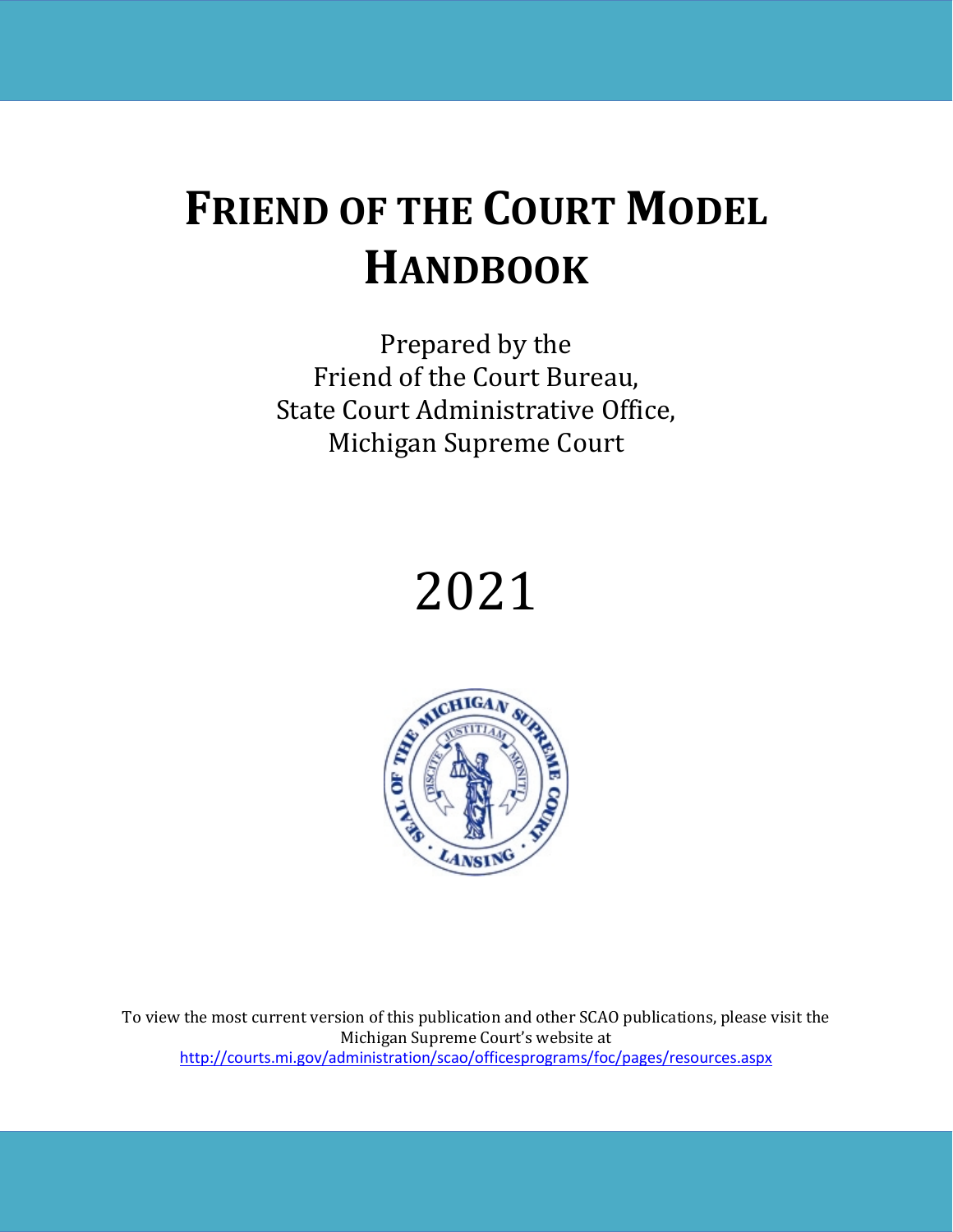# **TABLE OF CONTENTS**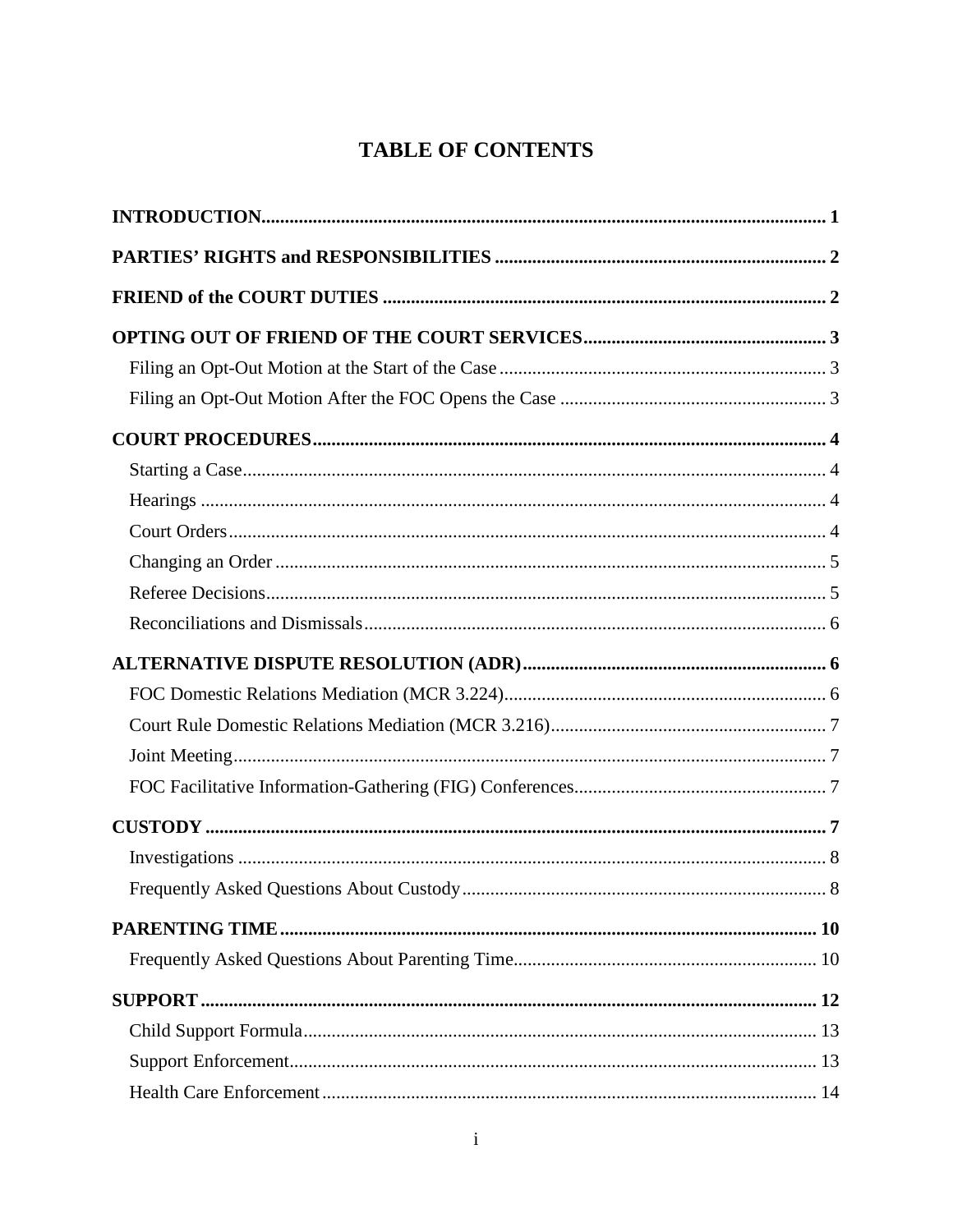| Adoptions, Marriages, and Military Enlistments Impact on Child Support 18 |  |
|---------------------------------------------------------------------------|--|
|                                                                           |  |
|                                                                           |  |
|                                                                           |  |
|                                                                           |  |
|                                                                           |  |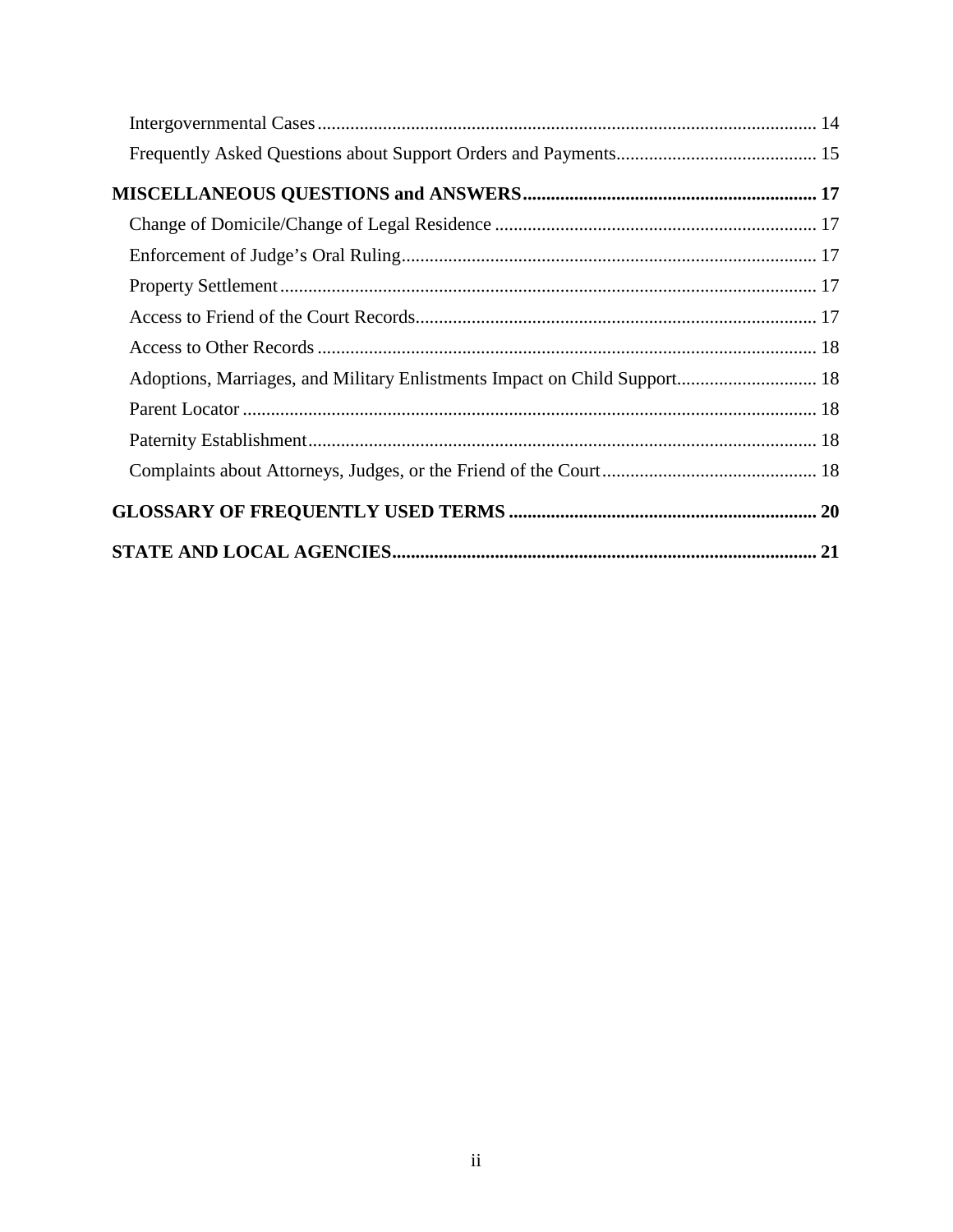# **INTRODUCTION**

<span id="page-3-0"></span>This handbook summarizes the friend of the court (FOC) office's duties and procedures, provides information about parties' rights and responsibilities, and describes some basic court procedures. The circuit court's family division decides divorce, paternity, custody, and support matters. The FOC helps the court administer these types of cases. The FOC is part of the circuit court and is supervised by the chief judge.

This handbook describes the FOC's general duties. Some procedures vary by county. You may discuss any questions regarding local or statewide procedures or requirements with your local FOC office or with your attorney.

To learn some of the common family law and FOC legal terms, please turn to the glossary at the end of this handbook.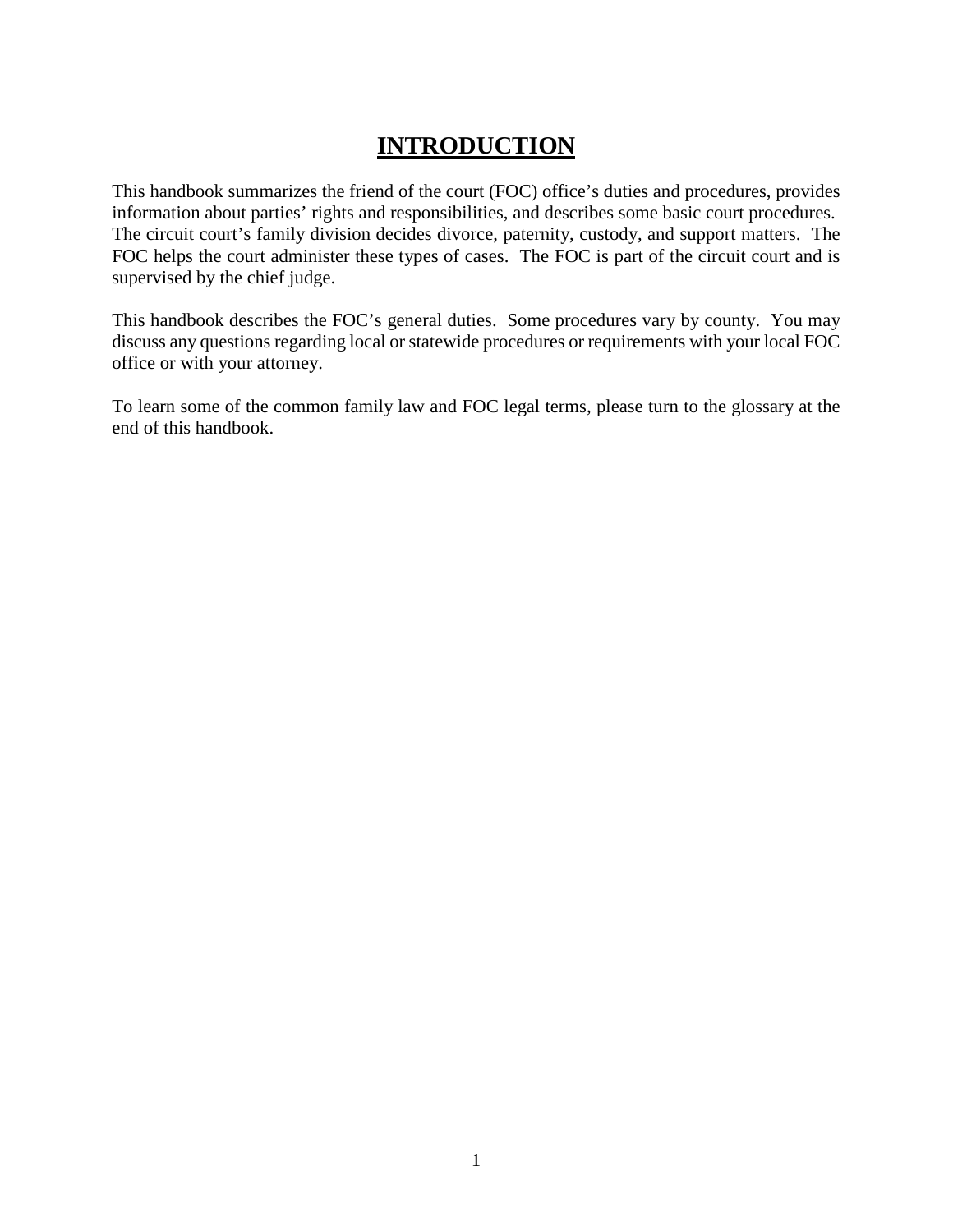# **PARTIES' RIGHTS and RESPONSIBILITIES**

#### <span id="page-4-0"></span>**Each party has the right to:**

- Meet with the individual who is investigating custody or parenting time before the investigator makes a recommendation regarding the dispute.
- Ask for a modification to the party's order for support or health insurance (see *Party's Motion to Modify the Support Order* in this handbook for more information)*.*
- File a grievance about an FOC employee or an FOC office procedure.
- Hire and consult an attorney. The FOC does not represent either party.
- If the parties agree and the court approves, decline all FOC assistance ("opt-out").

#### **Each party has the responsibility to provide the following information and any changes in writing to every FOC office that has a case involving that party:**

- Current residential address.
- A single, current mailing address where all notices and documents should be sent.
- Current employer's (or other source of income) name, address, and telephone number.
- Current telephone number (residential or mobile).
- Occupational, recreational, or driver's licenses held, and license number(s).
- Social security number, unless exempt by law from disclosing that number.
- Current address of children.
- Current information regarding health care coverage that is available to either party as a benefit of employment, or that either party purchases directly from an insurer.
- <span id="page-4-1"></span>• Provide other information required by law to help the FOC carry out its duties.

# **FRIEND of the COURT DUTIES**

### **An FOC office performs the following duties:**

- Investigates and makes recommendations to the court regarding custody, parenting time, child support, or medical support.
- Offers voluntary alternative dispute resolution (ADR) services to help settle disagreements about custody, parenting time, or support.
- Collects, records, and distributes support payments as ordered by the court in cooperation with the Michigan State Disbursement Unit (MiSDU).
- Assists the court with enforcing custody, parenting time, and support orders.
- Provides forms for parties to use to file motions and responses regarding custody, parenting time, support, change of domicile, and repayment plans.

# **The FOC has no authority to:**

- Investigate criminal activity or abuse and neglect (but FOC employees must report suspected abuse and neglect).
- Change an order.
- Give legal advice.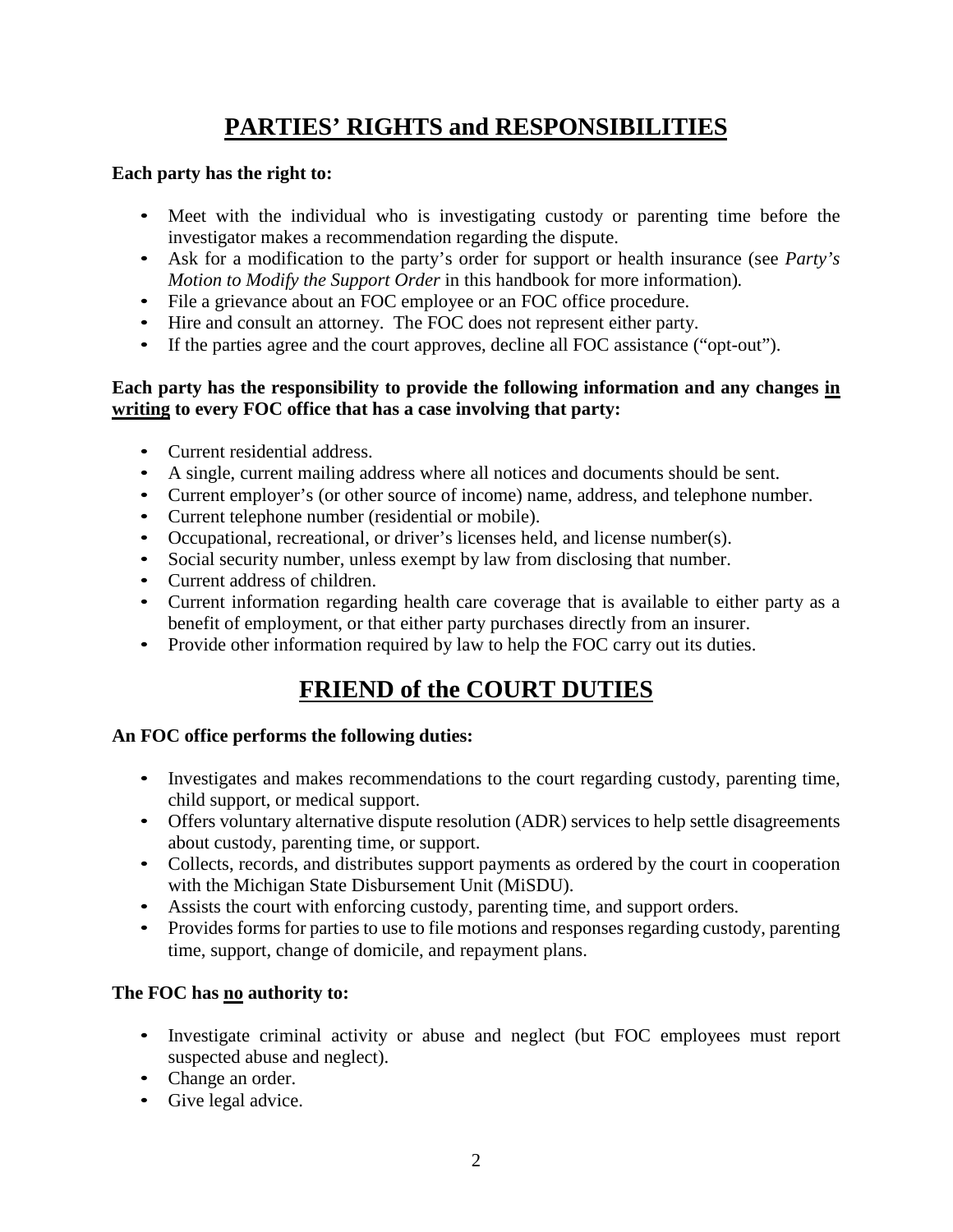# <span id="page-5-0"></span>**OPTING OUT OF FRIEND OF THE COURT SERVICES**

Parties may file a joint motion to opt out of the FOC's services, along with a document that shows they are voluntarily giving up FOC services. If the court approves the motion, the parties must then deal with each other directly.

Parties who opt-out of FOC services must carry out and enforce the court's order on their own. To guarantee a proper accounting of support payments, parties may make support payments through the MiSDU even after an FOC case file closes.

If at any time a party applies for public assistance, requests any service from the FOC, or requests that a case be reopened, the FOC will reopen the case. In these situations, the court may request that a party or the FOC prepare a written order to reopen the case.

# <span id="page-5-1"></span>**Filing an Opt-Out Motion at the Start of the Case**

If the parties file an opt-out motion at the same time as the complaint that starts the case, the FOC will not open a case file unless one or more of the following is true:

- A party receives "public assistance" and qualifies for Title IV-D Services (please see the glossary for definitions).
- A party has applied for Title IV-D Services.
- A party has asked the FOC to open a case file.
- There is evidence of domestic violence or bargaining inequality and evidence that the optout request is against the best interests of a party or the child.

# <span id="page-5-2"></span>**Filing an Opt-Out Motion After the FOC Opens the Case**

After the FOC opens a case, the parties may file an opt-out motion requesting the FOC close it. The FOC will close the case unless one or more of the following are true:

- A party objects to the closure.
- A party is receiving public assistance.
- Within the past 12 months, a support arrearage has existed, a custody or parenting time violation has occurred, or a party has asked the FOC to reopen its case file.
- There is evidence of domestic violence or bargaining inequality along with evidence that the request is against the best interests of a party or the child.
- The parties have not filed a document with the court, signed by each party, that acknowledges the FOC services that the parties are giving up.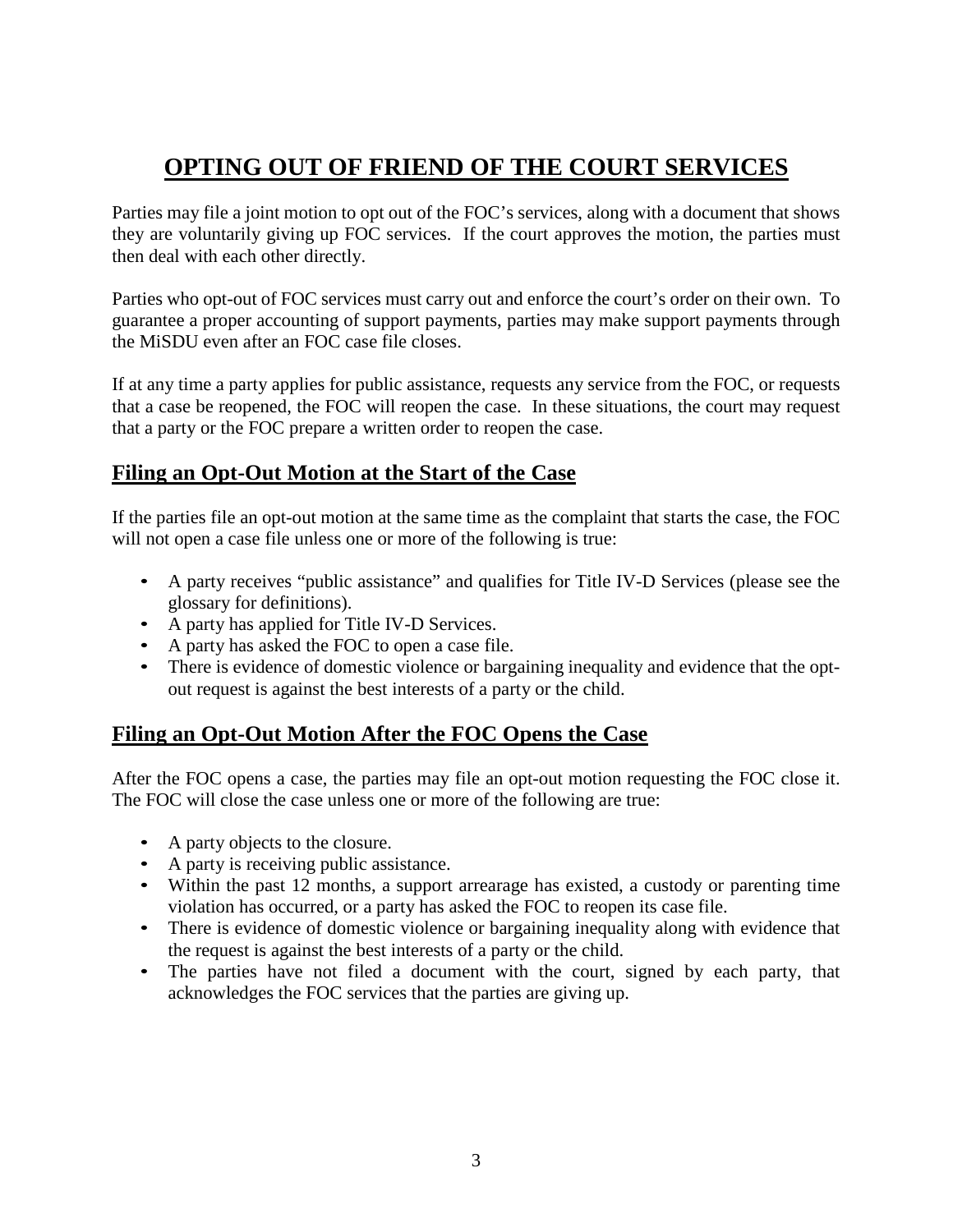# **COURT PROCEDURES**

# <span id="page-6-1"></span><span id="page-6-0"></span>**Starting a Case**

A party who wants to start a court case must follow Michigan Court Rules and Michigan law. Many people will want to be represented by an attorney.

#### **Plaintiff's Complaint**

A case begins when a person (the plaintiff) requests the court's assistance by filing a "complaint" that asks the court to decide a dispute between the plaintiff and the other party (the defendant). The plaintiff may ask the court to do any of the following:

- Grant a divorce.
- Review the case to determine if an order for child support (including medical support) or spousal support is appropriate.
- Establish paternity.
- Establish custody of a child with one (or both) parties.
- Establish each party's parenting time with a child.

#### **Service**

The plaintiff must arrange to serve the defendant with a summons and the complaint. The summons tells the defendant to answer the complaint. When minor children are involved, or if spousal support is ordered, this handbook must also be given to the defendant.

#### **Defendant's Answer to the Complaint**

The defendant has 21 days to answer the complaint. If the defendant does not answer within 21 days, the judge may enter an order granting the plaintiff's requests without holding a hearing.

# <span id="page-6-2"></span>**Hearings**

After both a complaint and an answer have been filed, the court usually holds a hearing to obtain the information it needs to decide the case. At the hearing, the parties may tell the court what they want it to decide. The court is not bound by parties' recommendations. Either party may file a motion asking the court to decide custody, parenting time, and support issues.

# <span id="page-6-3"></span>**Court Orders**

After the court decides the case, it must sign a written order summarizing its decision. The court may require a party or his or her attorney to prepare the order. The order is not enforceable until a judge signs it and it is filed with the court clerk. If a party disagrees with an order, the party may file a motion for a rehearing or appeal to a higher court. **A party cannot change a court order by filing a grievance or by filing a complaint to other government agencies**.

#### **Preliminary Orders**

Courts sometimes enter preliminary orders that remain in effect only until the parties have an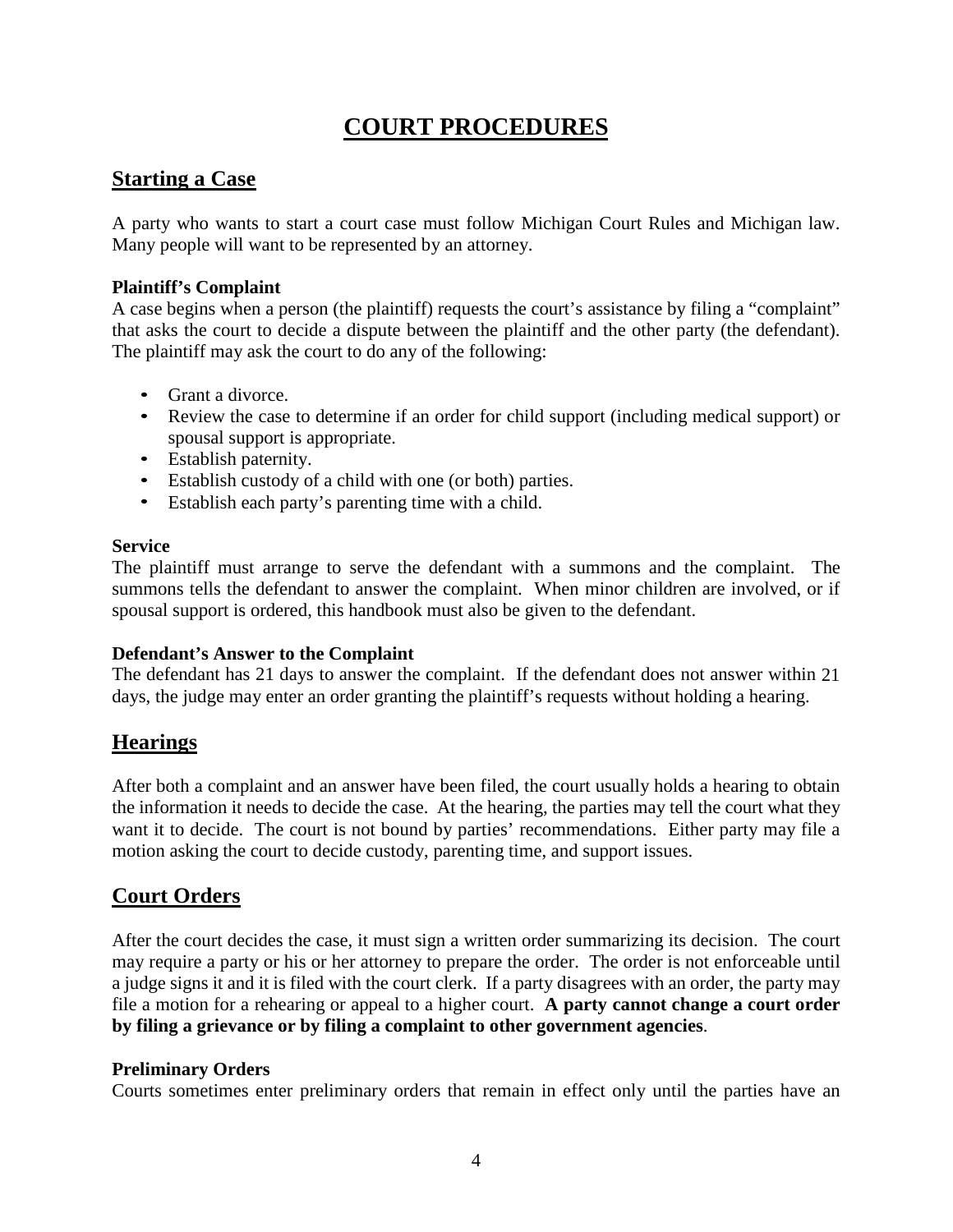opportunity to present more detailed evidence and arguments at a hearing. Examples are orders after a Facilitative and Information-gathering Conference (see pg. 7) and *ex parte* orders.

#### **Ex Parte Orders**

A judge will enter an *ex parte* order (an order entered without first hearing from all parties) when the judge believes serious harm will occur if the judge waits for a hearing or response from the other party. Ex parte orders usually try to keep a situation stable until the judge can hear from both parties. An ex parte order remains in effect until the court changes it.

A party may file an *[Objection to Ex Parte Order and Motion to Rescind or Modify \(FOC 61\)](https://courts.michigan.gov/Administration/SCAO/Forms/courtforms/foc61.pdf)* within 14 days of the order being issued to ask the court to change or cancel the order. If a party files an objection, the FOC will try to help the parties settle the dispute without going to court. If the parties cannot agree, the FOC will provide forms and instructions for unrepresented parties to schedule a court hearing.

After a court decides an objection or motion challenging an ex parte order, the court will enter a temporary order the parties must follow until it enters a modified temporary order or a final order. An ex parte order becomes a temporary order if no objection is filed within 14 days.

#### **Temporary Orders**

A party may file a motion requesting a temporary order at any time. The court may modify a temporary order at any time following a hearing and upon a showing of good cause. A temporary order remains in effect until it is modified or until the court enters a final order.

#### **Final Orders**

A final order or judgment is an order that decides all the issues before the court after a hearing, trial, or the parties' agreement.

### <span id="page-7-0"></span>**Changing an Order**

The FOC cannot change a court order; only a court can. Normally, a court will change an order if both parties agree to the change. Otherwise, a court will change an order only after a party (or the FOC) files a motion and the court holds a hearing on the motion.

Even if the parties agree to change a court order, the court and the FOC cannot follow the new agreement until the judge signs a new order that approves the agreement.

Sometimes, the law requires the FOC to ask the court to change an order, but the order will not be changed until the court approves the order after offering to hear from all parties involved. See *Parenting Time Enforcement and Modification of a Child Support Order later in this handbook.* 

### <span id="page-7-1"></span>**Referee Decisions**

The chief circuit court judge may appoint a referee to hear testimony and arguments on issues in a domestic relations case. A referee is not a judge but recommends an order to the judge. A referee's recommendation becomes a final court order if (1) no party files a written objection with the court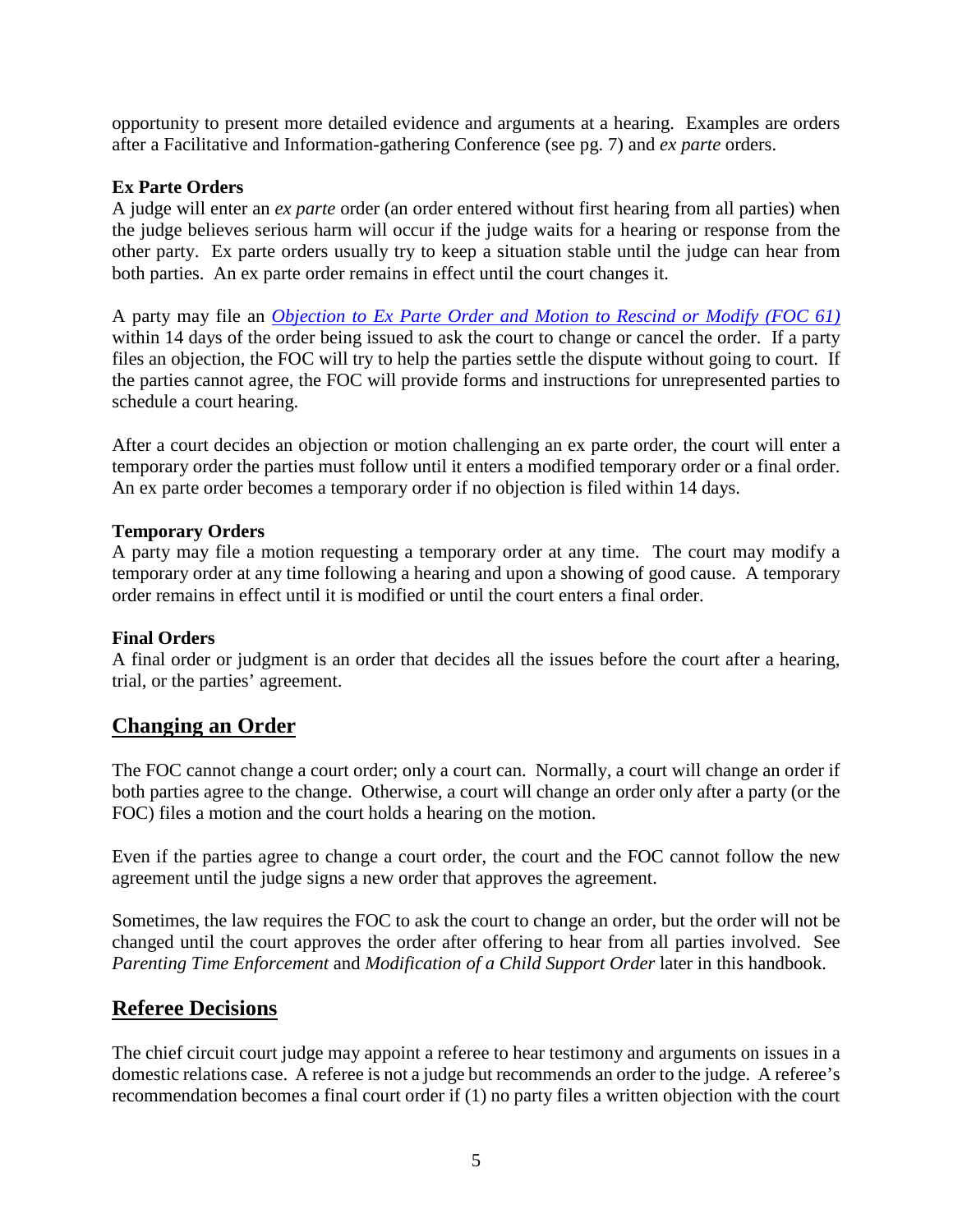clerk within 21 days after the referee serves the recommendation on the parties, or (2) after a party's objection, the court holds a hearing and the judge decides to approve and sign the referee's recommended order. The court may make the referee's recommendation a temporary order, which expires when the time to object to the order passes or until the judge holds a new hearing.

Parties may wish to consult an attorney for more information on how to object to a referee's recommendation and how to request a hearing before a judge.

### <span id="page-8-0"></span>**Reconciliations and Dismissals**

Not every domestic relations case ends with the parties divorced or separated. If the parties try to work out their differences and no longer wish to have the court enforce an order in their case, they may file a motion asking the court not to enforce the order.

If the parties wish to stop all further action in a case, they must file a motion asking the court to dismiss the case. If the state of Michigan provided financial assistance to a party or the parties' children while the case was pending, or if the payer has other debts under the order, the payer may be required to pay any unpaid debts on the case before the court will dismiss the case.

# **ALTERNATIVE DISPUTE RESOLUTION (ADR)**

<span id="page-8-1"></span>Alternative Dispute Resolution (ADR) is a process to try to settle disputes without going in front of a judge for a decision. ADR is less formal than a court hearing. Parties involved in a domestic relations case may participate in ADR, which allows them to settle a case without much court involvement. In addition to parents, ADR may sometimes involve grandparents and other third parties. Parties often like this better because they make the decisions, instead of the court. The court must still enter an order, but the court order is usually what the parties agreed to.

Check with your local FOC office to find out what ADR services are available. The next few sections summarize different kinds of ADR.

# <span id="page-8-2"></span>**FOC Domestic Relations Mediation (MCR 3.224)**

The FOC offers mediation to help parents resolve custody and parenting time disputes. The court may order parties to mediation, or the parties may agree to attend mediation. The mediator will write out any agreement the parties make. The parties may review this agreement with their attorneys.

Except for some information concerning violent or criminal activity, matters discussed during mediation are confidential. If domestic violence is discovered before or during mediation, FOC mediation cannot occur unless the victim signs a consent document and additional safety precautions are taken.

An FOC mediator may not share information about what happened during mediation, except for what is stated in the parties' agreement. After mediating a case, an FOC mediator cannot later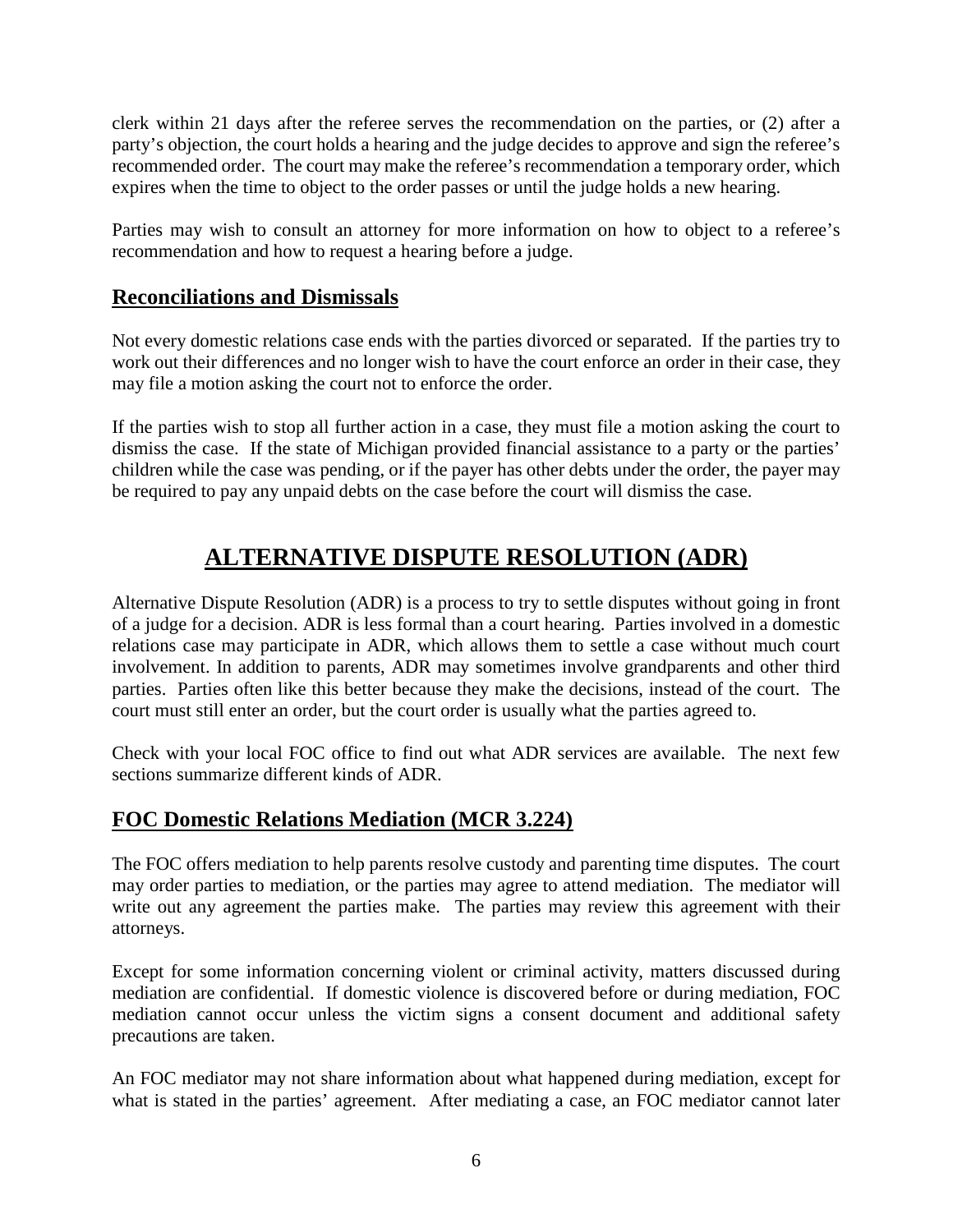enforce, investigate, or serve as a referee in that same case.

# <span id="page-9-0"></span>**Court Rule Domestic Relations Mediation (MCR 3.216)**

The court may refer family matters to mediation under MCR 3.216 if the parties agree, if the judge orders mediation on a party's motion, or on the court's own initiative.

Unlike the FOC mediation summarized above, court rule mediation is not limited to only custody or parenting time issues; the court may order mediation for any disputed issue related to the domestic relations case. The parties may agree to have the case mediated by any person who has the qualifications specified in the court rule. If the parties cannot agree on a mediator, the court's ADR clerk will assign one from a list of qualified mediators. Information discussed during the mediation is confidential unless it meets one of the exceptions listed in MCR 2.412(D). The person who performs mediation under MCR 3.216 is entitled to a reasonable fee. The parties usually share that expense equally.

If the court orders mediation, the parties must attend the mediation sessions and they may bring their attorneys. If the parties reach an agreement during mediation, they will be asked to sign a written agreement. The parties must then have the mediation agreement entered as a court order.

# <span id="page-9-1"></span>**Joint Meeting**

The FOC may use joint meetings to resolve custody, parenting time, and support disputes. Joint meetings can occur before or after an order is entered to resolve a custody or parenting time complaint (usually involving minor disagreements). Following a joint meeting, the FOC employee may recommend a court order, which the court may enter if neither party objects to it.

# <span id="page-9-2"></span>**FOC Facilitative Information-Gathering (FIG) Conferences**

In an FOC FIG conference, an FOC employee meets with the parties to try to resolve custody, parenting time, or support issues. If the parties fail to reach an agreement, the FOC may prepare a report or recommended order. If the FOC recommends an order, the court may enter it and give the parties an opportunity to object and have a hearing, or the court may hold the order until the parties have an opportunity to object and first have a hearing. Discussions during FIG conferences are nonconfidential and may be shared.

# **CUSTODY**

<span id="page-9-3"></span>There are generally two kinds of custody. "Physical Custody" determines where a child primarily lives. "Legal Custody" determines which parent can make important decisions for the child, such as the child's school or medical decisions.

"Sole" physical custody means one parent primarily lives with the child. "Sole legal custody means one parent makes major decisions for the child.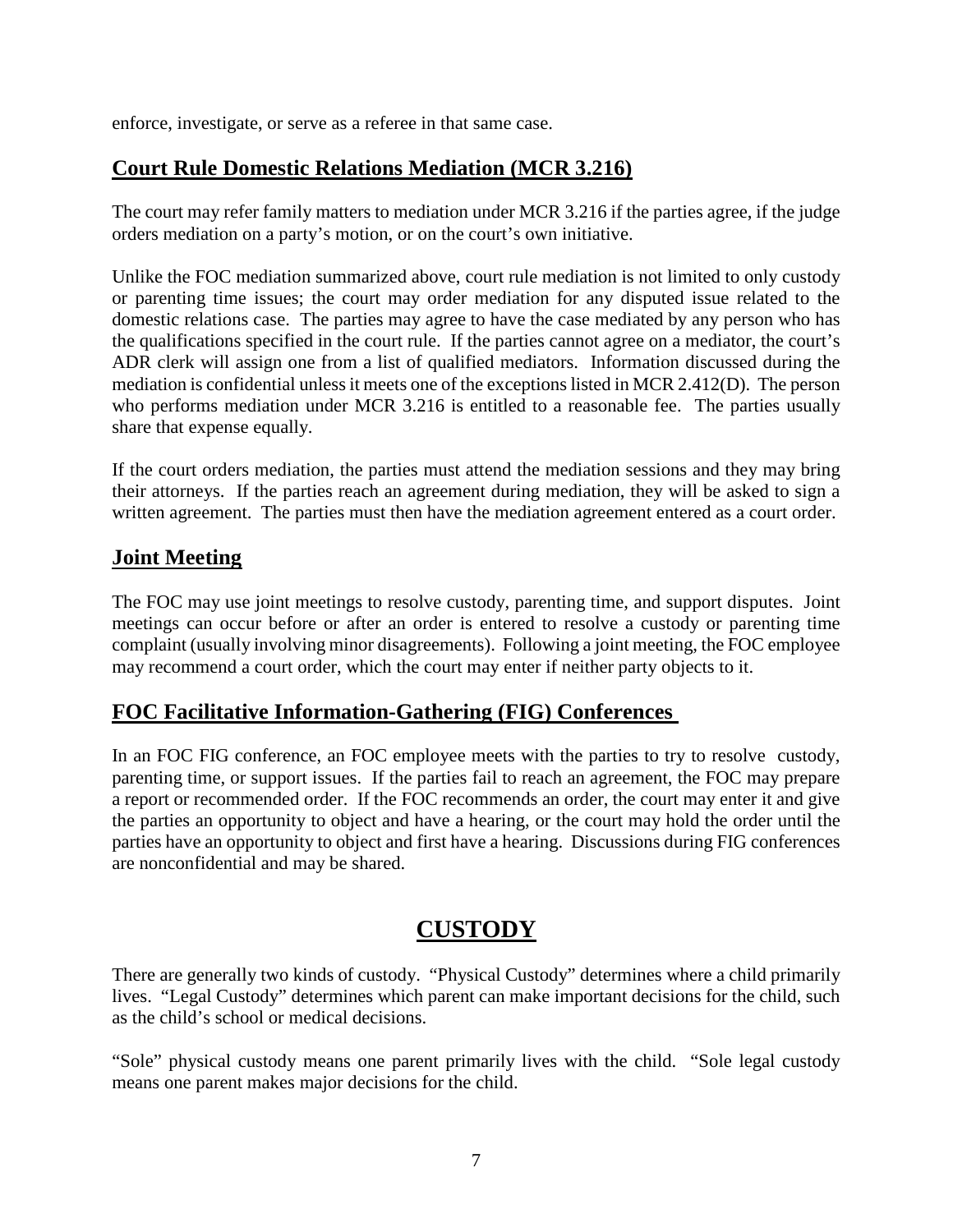Joint custody is available to parents. "Joint custody" means (1) the child resides alternately for specific periods with each parent, (2) the parents share decision-making authority for important decisions affecting the welfare of the child, or (3) both. The child does not have to live an equal amount of time with each parent for them to have joint custody. Unless only one parent has legal custody of a child, no matter how many days a parent has parenting time with a child, the child is considered to have a legal residence with each parent who will, in consultation with the other parent, make important decisions for the child, and regular decisions about the child's care, while the child is in his or her custody for parenting time. At a parent's request, the court must consider ordering joint custody. If both parents agree to a joint custody arrangement, the court must order it unless the court determines that joint custody is not in the "best interests of the child." A court must consider both the "best interests" factors and also whether the parents will be able to cooperate and usually agree on important decisions affecting their child's welfare before ordering joint custody.

The court must state its reasons for granting or denying the request for joint custody.

Parents are encouraged to reach their own custody agreements. When parents cannot agree, the court analyzes the "best interests of the child" factors listed in the Michigan Child Custody Act to determine custody.

For more information about custody, see the *[Michigan Custody Guideline](https://courts.michigan.gov/Administration/SCAO/Resources/Documents/Publications/Manuals/focb/custodyguideline.pdf)*.

## <span id="page-10-0"></span>**Investigations**

The FOC investigates custody and parenting time issues upon request of the court or the parties. When the investigation is complete, the FOC files a report and recommendation with the judge. The FOC must give each party or the party's attorney a copy of the report, including the recommendation and a summary of information used to make the recommendation. If the parties request the investigation, the FOC may charge the parties for the expense of conducting the investigation and making the report.

### <span id="page-10-1"></span>**Frequently Asked Questions About Custody**

#### **Can custody be changed if both parents agree?**

Yes. But the judge must approve and sign a new order before it takes effect.

#### **Do I need an attorney to file a motion to change custody?**

No. You may file a *[Motion Regarding Custody](https://courts.michigan.gov/Administration/SCAO/Forms/courtforms/foc87.pdf)* (FOC 87) on your own. Forms and instructions are also on the [Michigan Legal Help](https://michiganlegalhelp.org/self-help-tools/family/changing-custody-order) website.

You have to follow the same rules an attorney must follow. There are many complex issues in a custody case, and many people prefer to have an attorney represent them. The FOC cannot file a motion for you, provide you with an attorney, or tell you what to say in the motion.

#### **What happens if the other parent does not follow the order to return the child to me?**

There are three actions you can take in this situation. You can ask the FOC office to enforce the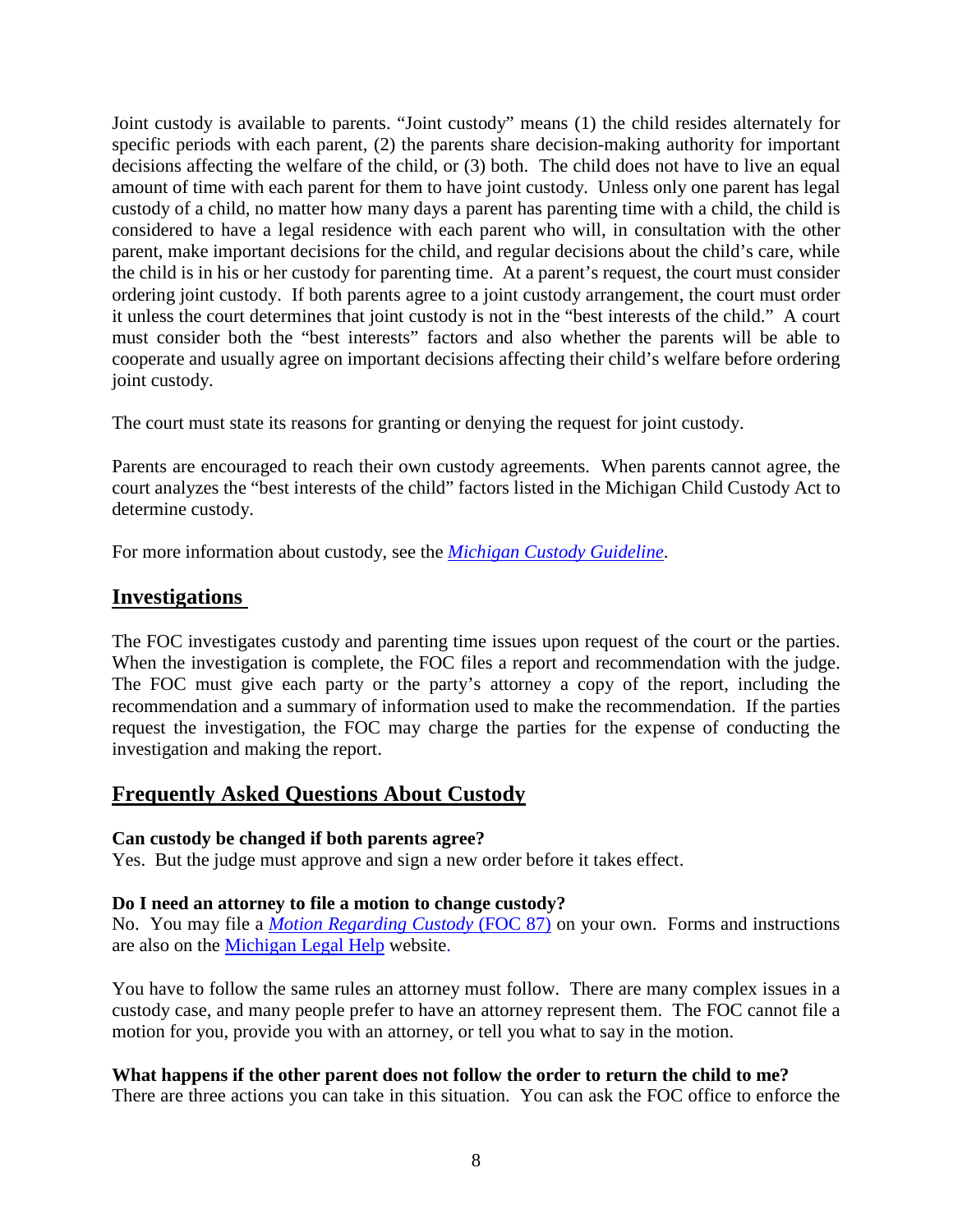order or you or your attorney may file a motion and ask the court to enforce the order. If you believe the other parent will not return the child, you may contact the police or the prosecuting attorney and ask either to file a parental kidnapping charge.

#### **How do I enforce the custody order if the other parent takes our child to another country?**

When a child who is a United States citizen is illegally kept outside of this country, the United States Department of State Office of Children's Issues will work with the local U.S. embassy and the other country's government to assist the lawful parent. However, the State Department cannot force the other parent to obey a court order.

If the parents cannot reach an agreement, this kind of child custody dispute often must be resolved by judicial proceedings in the country where the child and the other parent are living. The State Department will help the lawful parent file documents with the foreign authorities. It also will monitor and report on the foreign judicial or administrative proceedings.

The Child Custody Act requires that parenting time orders prohibit exercising parenting time in a nation that is not a party to the Hague Convention on the Civil Aspects of International Child Abduction, unless both parents provide the court with their written consent.

The Office of Children's Issues at the United States Department of State can be reached at:

United States Department of State Bureau of Consular Affairs- Office of Children's Issues  $SA-17$ , 9<sup>th</sup> Floor Washington, DC 20522 [AbductionQuestions@State.gov](mailto:AbductionQuestions@State.gov) Phone: 1-202-501-4444 or 1-888-407-4747 (toll free)

#### **Can the FOC investigate child abuse or neglect?**

The FOC does not have authority to investigate abuse or neglect. However, FOC employees employed in a professional capacity are required to report suspected child abuse and neglect.

If you suspect abuse or neglect, you should contact the Child Protective Services (CPS) division of the Michigan Department of Health and Human Services (MDHHS) at 1-855-444-3911.

A judge may consider abuse or neglect when deciding custody or parenting time. A party should inform the FOC of any concerns about abuse or neglect if the FOC is investigating custody or parenting time. Both the judge and the FOC will rely on CPS to investigate and evaluate the abuse or neglect allegations.

#### **May I enroll my child in my local school, even though my child lives in another school district with the other parent most of the time?**

When the parents live in different school districts, Michigan law allows a child to attend a school in either district, regardless of which parent has custody.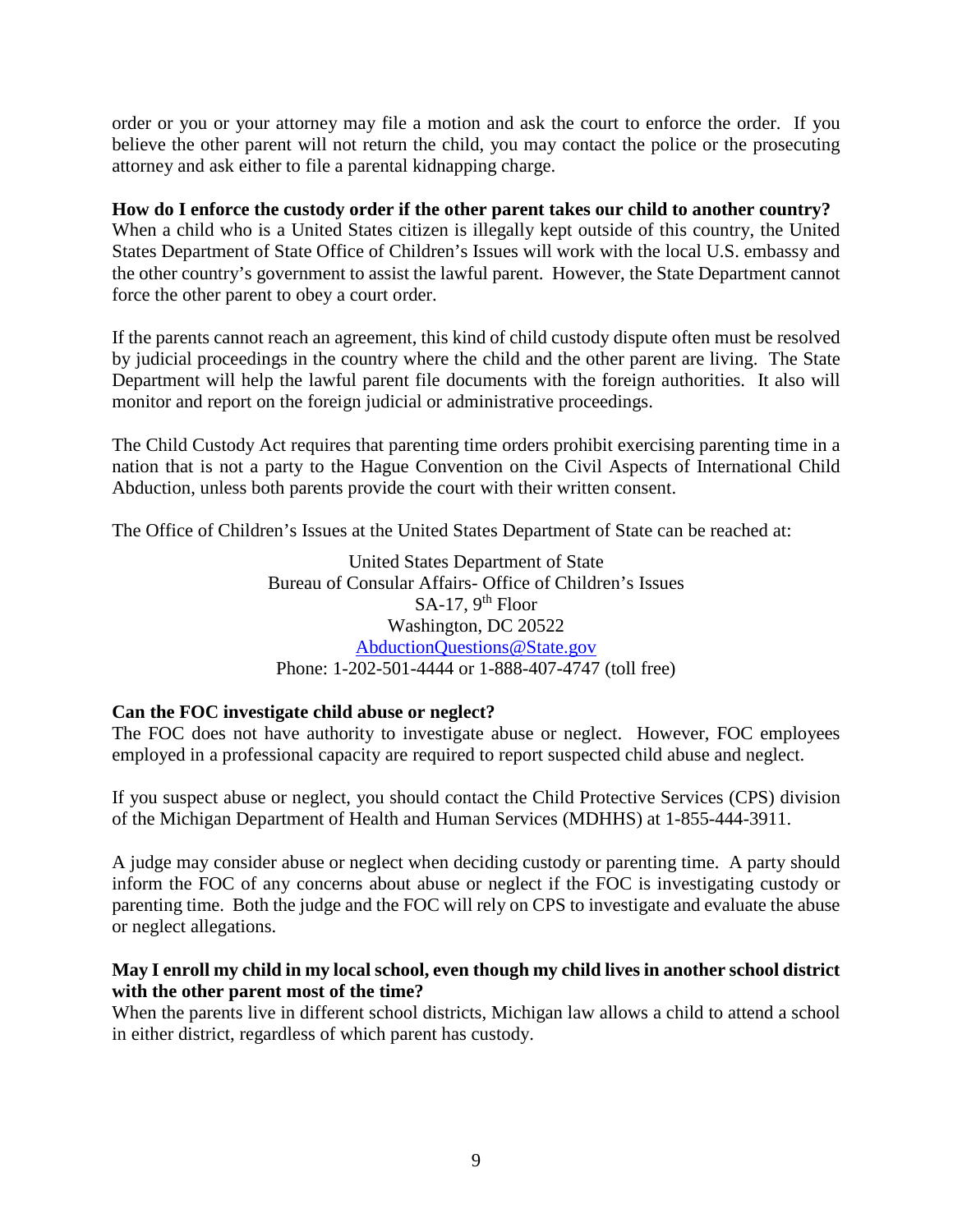# **PARENTING TIME**

<span id="page-12-0"></span>A parenting time order says when a child will spend time with each parent. A parent is responsible for all routine decisions that affect the child during his or her parenting time. The Michigan Child Custody Act governs how a judge may grant parenting time. The State Court Administrative Office's *Parenting [Time Guideline](https://courts.michigan.gov/Administration/SCAO/OfficesPrograms/FOC/Documents/pt_gdlns.pdf)*s provides information on creating a parenting time schedule. Contact your local FOC office to find out about local guidelines.

In some situations, you may resolve parenting time issues and disagreements through ADR. Contact your local FOC office to determine what ADR services are available.

#### **Enforcement**

The FOC must enforce parenting time orders. The FOC office usually starts enforcement when it receives a written complaint stating facts that show a party violated the order. The FOC may decline to enforce if:

- the violation occurred more than 56 days before the complaint is made;
- the complaining party previously made two or more complaints that the court found unwarranted and the complaining party has failed to pay the costs assessed in those proceedings; or
- the court order does not have an enforceable parenting time provision.

The FOC starts enforcement by sending a copy of the written complaint to the other party within 14 days after the FOC receives the complaint. The FOC may respond to the complaint by:

- Applying "makeup" parenting time.
- Asking the court to decide if the party who is accused of violating parenting time is in contempt.
- Filing a motion to modify parenting time provisions.
- Scheduling mediation, depending on the type of ADR services available in your county.
- Scheduling a joint meeting with the parties.

#### **Modification Motions**

A party may file a motion to change the parenting time order. The FOC office has forms and instructions to file this type of motion. Parties may want to hire an attorney to assist them.

Even if the parties agree to a change, the current order remains in effect until the judge signs a new order and it is filed with the court clerk.

### <span id="page-12-1"></span>**Frequently Asked Questions About Parenting Time**

#### **My order states I have "reasonable" parenting time. What does this mean?**

A 'reasonable' parenting time order assumes you and the other parent will agree to a parenting time schedule. If you and the other parent cannot agree on a "reasonable parenting time" schedule, you may: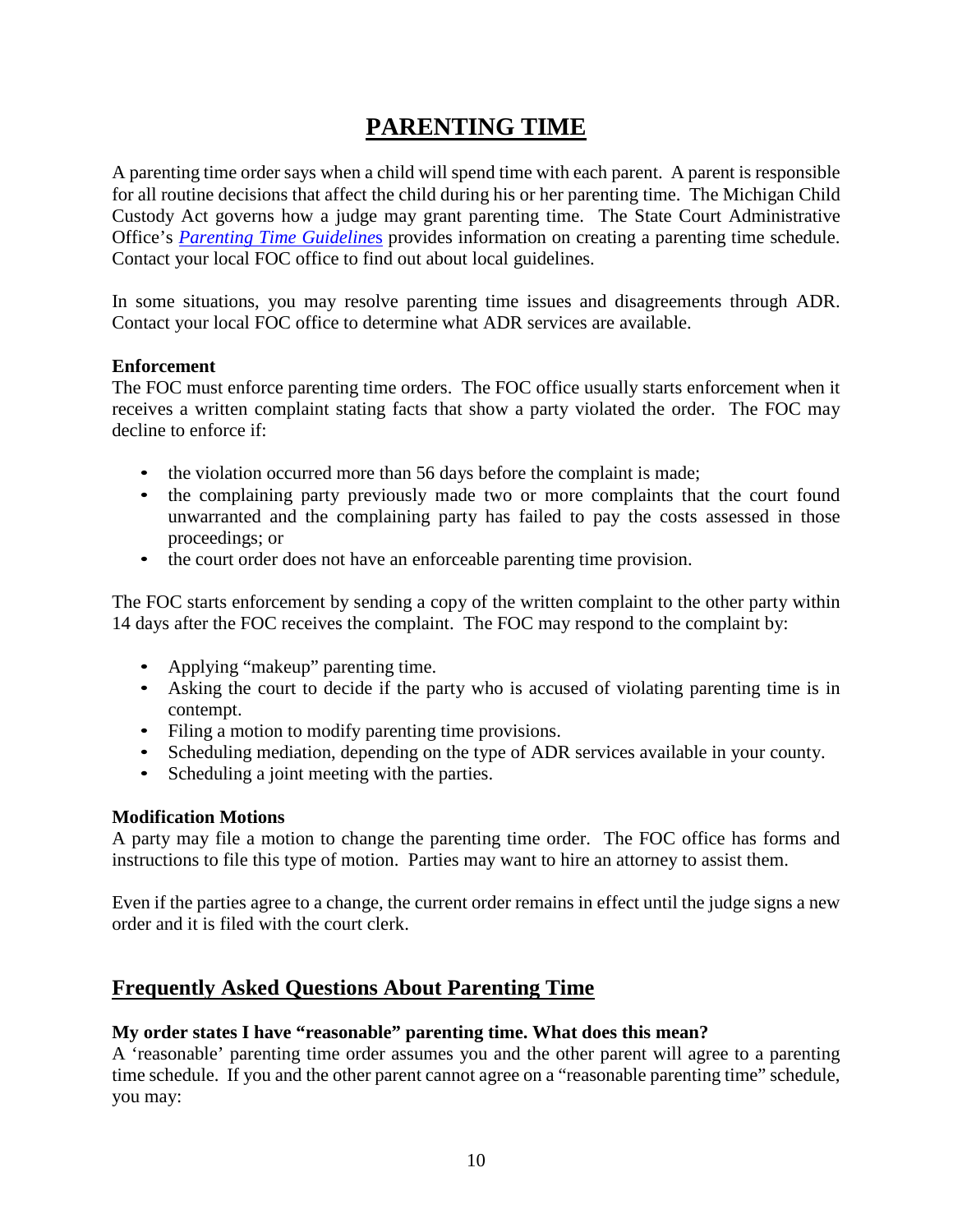- Ask the other parent to attend ADR with the FOC.
- Ask the FOC whether the order is specific enough to allow the office to help.
- File a motion on your own or contact an attorney.

#### **I would like to change my parenting time schedule. What can I do?**

First, you can ask the other parent to agree to a change. The agreement, by itself, is not enforceable; it must first be changed into a new court order. If no agreement is possible, you may file a *[Motion](https://courts.michigan.gov/Administration/SCAO/Forms/courtforms/foc65.pdf)  [Regarding Parenting](https://courts.michigan.gov/Administration/SCAO/Forms/courtforms/foc65.pdf) Time* (FOC 65) asking the court to order a new schedule. You may file the motion on your own, or have an attorney file it for you.

#### **The other parent is not paying child support. Do I have to allow parenting time?**

Yes. You must continue to obey the parenting time order. Ask the FOC to enforce child support (see *Enforcement Methods* later in this document).

#### **The other parent is not sending or returning clothes or other items our child uses during parenting time. Can the FOC do something about that?**

The FOC can only enforce the court's orders. If your court order does not say anything about transferring clothes or other items, try to work it out with the other parent. If that is unsuccessful, you may file a motion requesting a new order to require the other parent to transfer clothes or other items along with your child.

#### **The other parent is not following the parenting time order. What can I do?**

You can file a written complaint with the FOC (see *Parenting Time Enforcement*). Your complaint should state facts explaining how the other parent is not following the order. Some FOCs have a form to file a parenting time complaint. Contact your local FOC to find out how to proceed.

#### **If I believe that the other parent is under the influence of alcohol or drugs, do I have to let the children go with that other parent for parenting time?**

If you do not follow the court order, the court may order you to explain your decision to the court at a hearing to decide whether you are in contempt of court. At the hearing, you can explain why your decision was in the best interests of the children. If the judge agrees, you will not be held in contempt.

#### **The other parent will not let me phone, e-mail, or text my children. What can the FOC do?**

The FOC can only enforce the court's orders. If your court order does not provide for phone calls, e-mails, or texting, try to negotiate an agreement with the other parent. You can also ask your FOC office how to proceed. You also may file a motion asking the court to modify the order to require that you be allowed to call, e-mail, or text your children.

#### **I think my child is being abused during parenting time. What should I do?**

Report your concerns to the MDHHS Children's Protective Services (CPS) at 1-855-444-3911. In Wayne County, call 1-800-716-2234. The FOC cannot investigate abuse or neglect allegations, nor can it remove children from a person; only CPS can do that.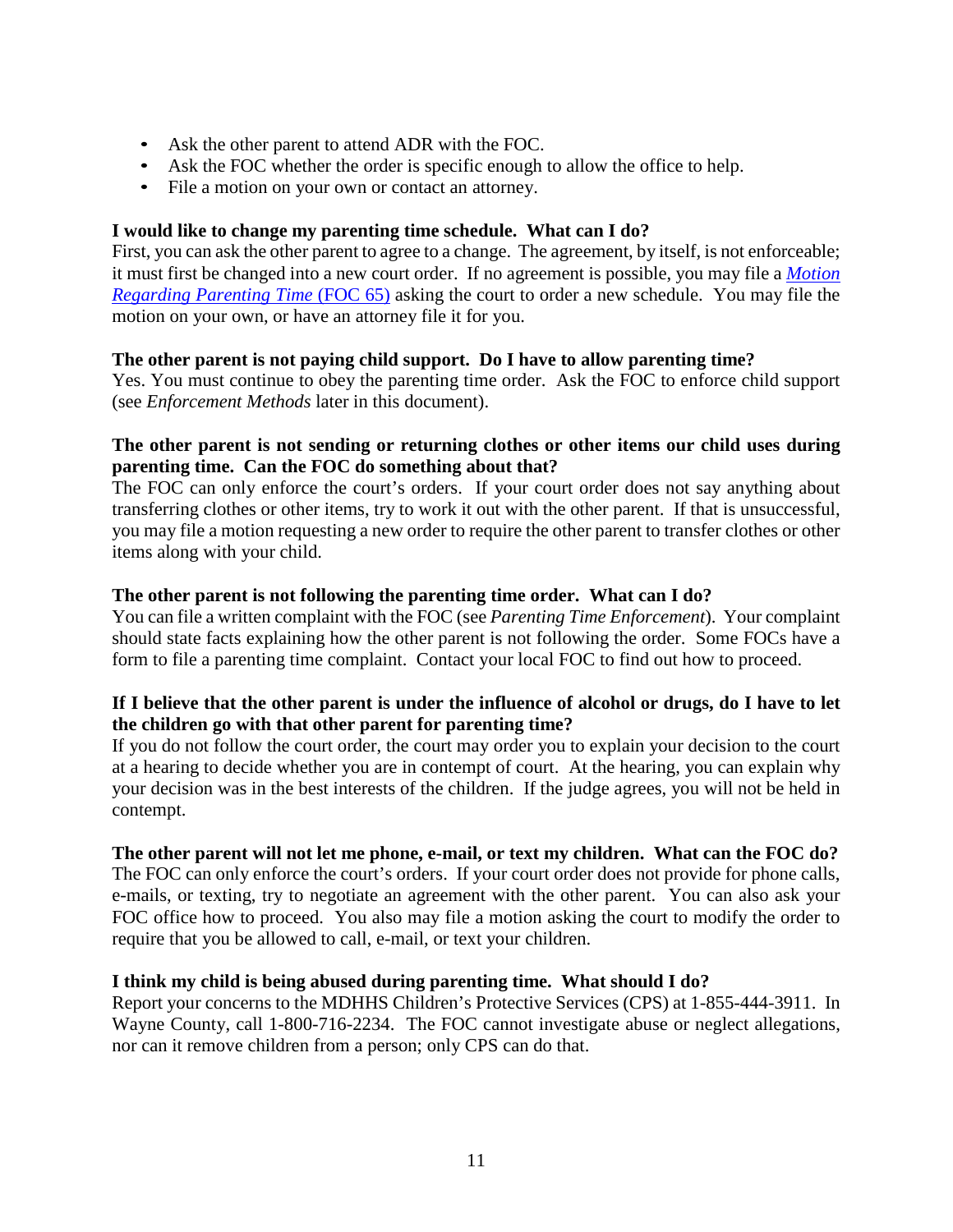#### **My child does not want to spend time with the other parent. What can I do?**

Parents must obey court orders no matter the child's age and preferences. Each parent must try to promote a positive relationship between the child and the other parent. You may want to try the following:

- Work out a different arrangement with the other parent.
- Seek counseling for you, your child, and/or suggest that the other parent does the same.
- Contact the FOC and request alternative dispute resolution.
- File a motion asking the court to change your parenting time order.

#### **The other parent refuses to see our children. What can the FOC do?**

<span id="page-14-0"></span>The FOC cannot force a parent to see his or her children. To promote a positive relationship with the children and the other parent, you may wish to consider counseling, mediation, or filing a motion to change the parenting time order.

# **SUPPORT**

The Office of Child Support, the prosecuting attorney's office, and the FOC office work together to establish and enforce child support orders.

A "support order" is any court order for a party to pay:

- Child support.
- Spousal support (formerly called "alimony").
- Medical, dental, and other health care expenses for the child(ren).
- Confinement/birthing expenses.
- Child care expenses.
- Educational expenses.

All support orders state an amount due on the first day of each month. Support is past due if not paid by the last day of the month. When an order starts after the first day of a month, support is prorated for the partial month. Support will end on the last day of the month stated in the order.

#### **Changing a Child Support Order**

The FOC must review child support orders automatically once every 36 months if the child or the parent receives public assistance. In other cases, the FOC conducts a review on a party's written request, but not more often than once every 36 months, unless the party proves a substantial change in circumstances. The court can also order the FOC to review support. After reviewing the support, the FOC will ask the court to change the order if a change is warranted. As part of its review, the FOC may request information such as a parent's earnings, details of any health care coverage, tax refunds, and job or education history.

#### **Threshold for an FOC Motion to Modify the Support Order**

The FOC will ask the court to change the support payment if the difference between the current support and the amount determined by the child support formula (using the party's most recent income data) is at least 10 percent or \$50.00 per month, whichever is greater. If the difference is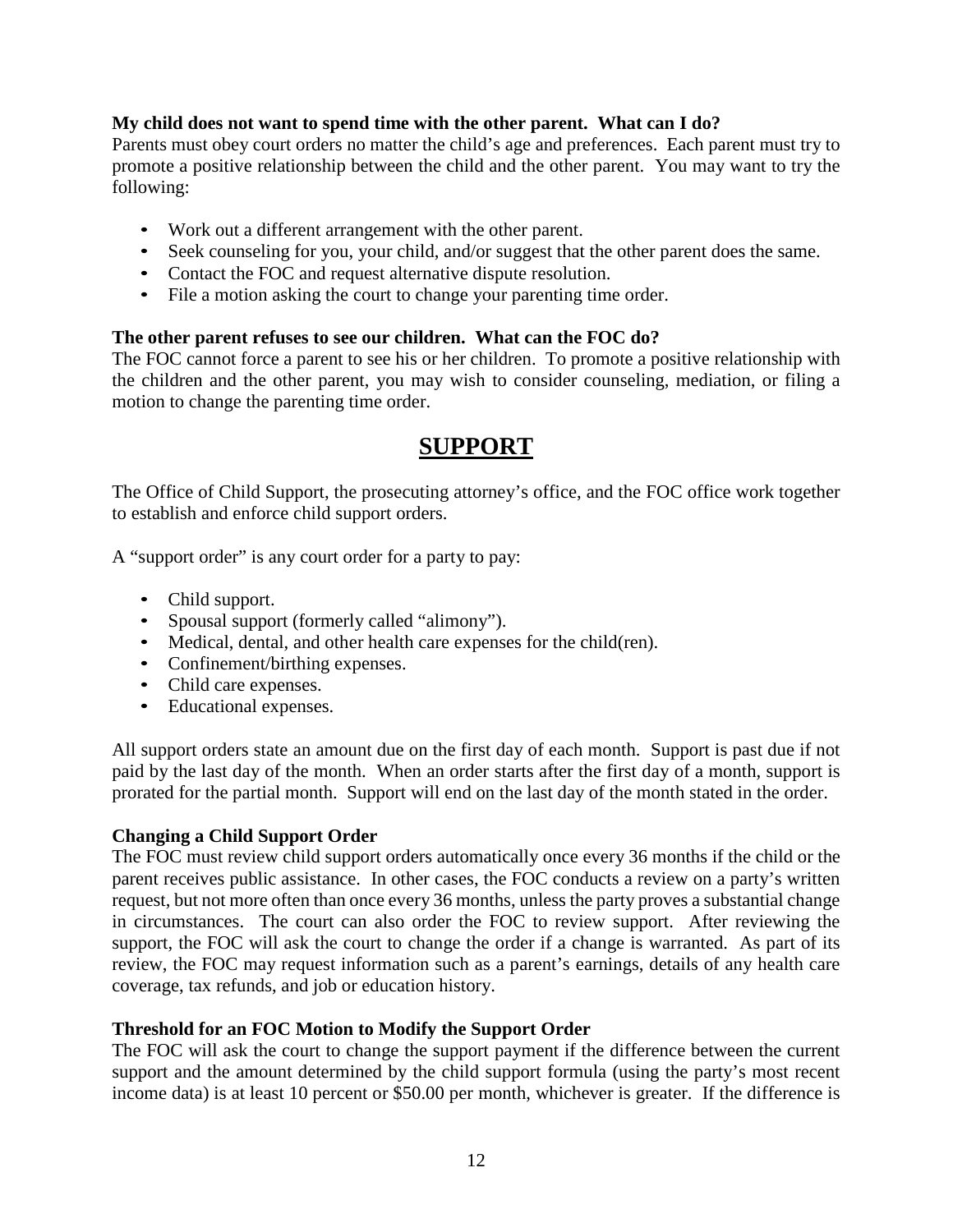less than that, the FOC is not required to request a change.

#### **Party's Motion to Modify the Support Order**

Merely notifying the FOC that one parent's financial situation has changed cannot automatically change the child support amount. A party who needs an immediate change in child support should file a *Motion Regarding Support* (FOC 50) requesting the change. The FOC provides forms and instructions for this type of motion, but the FOC cannot complete the motion for the party. A party may also hire an attorney to file a modification motion.

#### **Retroactive Modification of Support Generally Not Allowed: Exception**

A change in child support generally cannot apply to any time before the date the motion for a change was filed unless a party intentionally fails to report an income change to the FOC or has misrepresented his or her income.

#### **Payment Procedure**

Unless otherwise ordered, support payers must make their payments to the Michigan State Disbursement Unit (MiSDU). When the MiSDU receives a payment for an order, the MiSDU must forward the money to the payee within two business days.

In most cases, the FOC automatically withholds support from a payer's wages or other income. A payer who pays the MiSDU directly should clearly identify the case number with the payment.

Once a year, parties may request the FOC to give them a free support account statement. Account information is always available through the MiSDU, online through MiChildSupport, or by calling the FOC office that has the support order. You can reach the MiSDU at 1-877-543-2660.

#### **Statutory Service Fees**

Michigan law requires the FOC to charge support payers a \$3.50 per month fee.

#### **Surcharge on Overdue Support (Arrears)**

The court can order a surcharge as a sanction for failure to pay support.

# <span id="page-15-0"></span>**Child Support Formula**

Federal and state law require the court to use a formula to set child support. That formula considers the parents' incomes and other factors. The court may set a different support amount, but only if the judge explains in writing or during a court hearing why the formula amount is unjust or inappropriate. For more information about the child support formula, see *[Facts about the](https://courts.michigan.gov/Administration/SCAO/Resources/Documents/Publications/pamphlets/focb/PSA24-Text.pdf)  [Michigan Child Support Formula](https://courts.michigan.gov/Administration/SCAO/Resources/Documents/Publications/pamphlets/focb/PSA24-Text.pdf)* (PSA 24) or the *[Michigan Child Support Formula](https://courts.michigan.gov/Administration/SCAO/OfficesPrograms/FOC/Pages/Child-Support-Formula.aspx)* webpage.

### <span id="page-15-1"></span>**Support Enforcement**

When support payments are more than one month past due, the FOC must enforce them without waiting for a request for enforcement. Some enforcement begins immediately, including income withholding and health insurance coverage.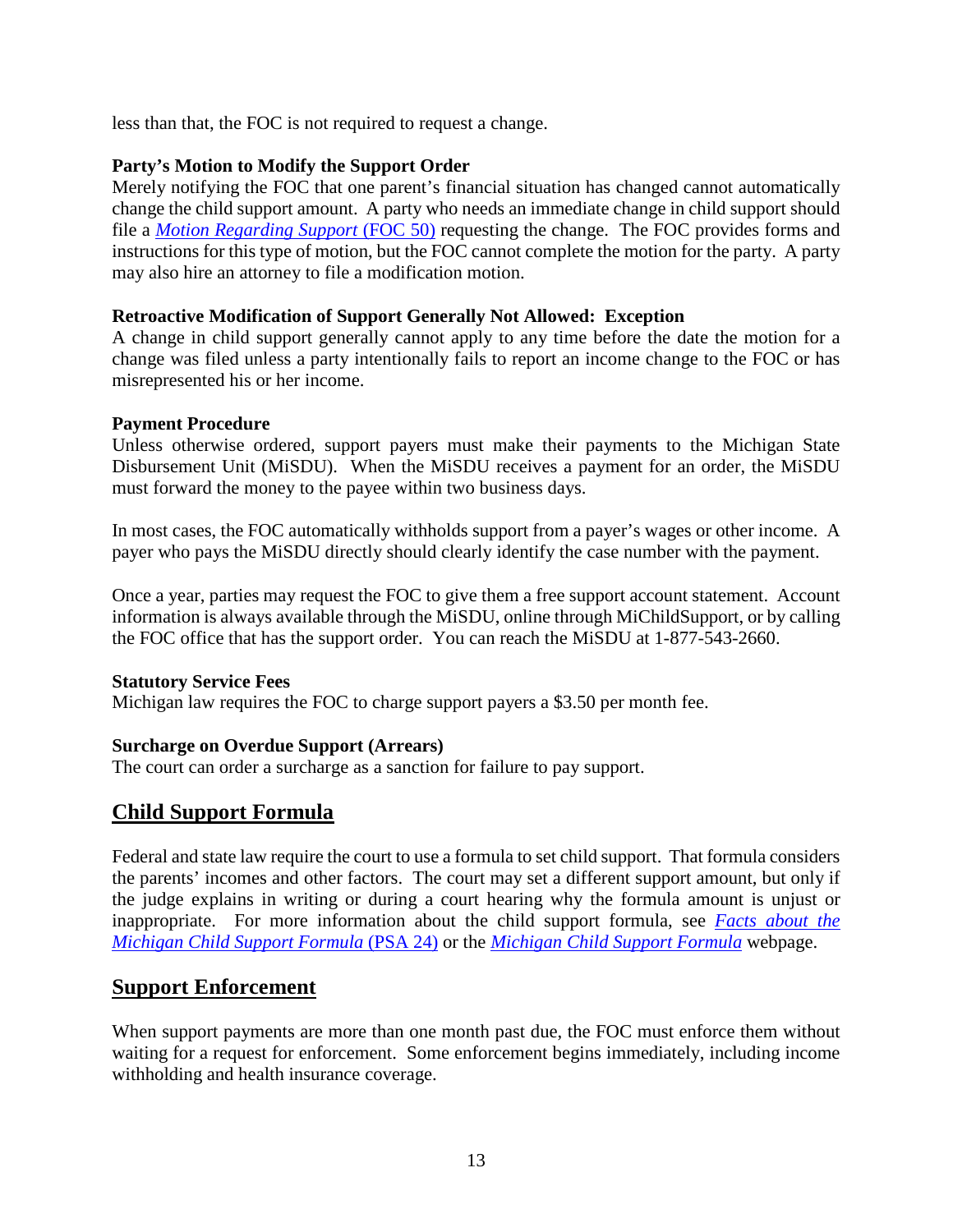The FOC can collect support using the following processes:

- Income withholding:
- Contempt of court;
- [Income tax intercept;](https://courts.michigan.gov/Administration/SCAO/Resources/Documents/Publications/pamphlets/focb/PSA13-Text.pdf)
- Passport suspension or denial;
- Driver, professional, and recreational license suspension;
- [Liens on real and personal property;](https://courts.michigan.gov/Administration/SCAO/Resources/Documents/Publications/pamphlets/focb/PSA23-Text.pdf) and/or
- [Credit reporting.](https://courts.michigan.gov/Administration/SCAO/Resources/Documents/Publications/pamphlets/focb/PSA33-text.pdf)

For more information on support enforcement processes, see *[Friend of the Court Child Support](https://courts.michigan.gov/Administration/SCAO/Resources/Documents/Publications/pamphlets/focb/PSA27-Text.pdf)  Enforcement* (PSA 27).

## <span id="page-16-0"></span>**Health Care Enforcement**

The court may order one or both parents to provide health insurance for the children. The FOC will send a medical support notice to the parent's employer. The employer then must enroll the children in the employer's plan and deduct the premiums from the parent's wages.

Court orders require the parents to reimburse each other for part of their children's uninsured health expenses. If a parent fails to pay his or her share, the FOC will help collect it if the following four conditions are satisfied:

- The amount exceeds the annual ordinary amount in the order, or the requesting parent is the support payer.
- One parent requests payment from the other parent within 28 days after receiving an insurer's determination that an expense is not covered.
- The other parent does not pay within 28 days of the request for payment.
- The FOC's assistance is requested within one year after incurring the expense, within six months after the insurer has denied coverage, or within six months after the other parent fails to pay as required.

If a parent submits a request to the FOC that meets those four requirements, the FOC will notify the other parent of the amount due. If the parent does not object within 21 days, the unpaid amount becomes a support arrearage subject to enforcement. If the parent objects, the FOC must schedule a hearing to decide how to pay the amount that the health insurer did not pay.

Coverage might be available through MI-Child or Medicaid programs. More information about public programs is available at the [Michigan Medicaid Program](https://www.michigan.gov/mdhhs/0,5885,7-339-71547_4860---,00.html) website.

# <span id="page-16-1"></span>**Intergovernmental Cases**

An intergovernmental case is where the child lives in a different state, country, or Tribal nation than one of the child's parents. The obligation to pay child support does not end when a party no longer lives in Michigan. Both parents must notify the FOC whenever they relocate. The support payer must continue to pay support, and the FOC must continue to enforce the court order.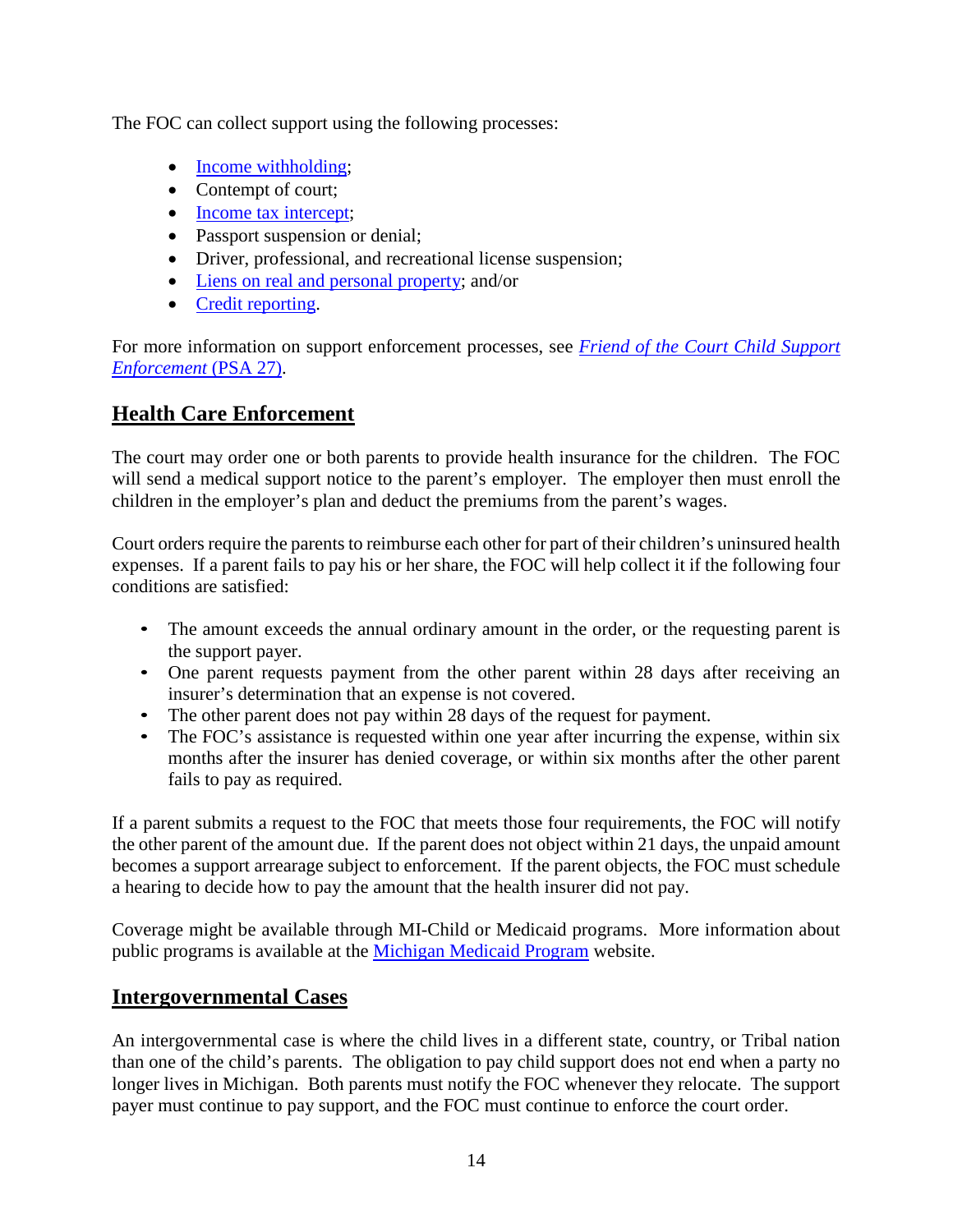If a support payer no longer resides in Michigan and stops paying, other states (and some foreign countries) may enforce the Michigan courts' orders. Every state passed the Uniform Interstate Family Support Act (UIFSA) that allows a court in another state to withhold the payer's income, enforce the order, set or modify a support order, or help find the payer's assets. Several other countries have agreed to work together in child support matters.

Under UIFSA, the state that issues the original order is the only state that can change the order as long as one of the parties or a child still lives there. If no party or child still lives in the state that issued the order, the person who wants it changed must ask the state where the other parent lives to change it.

For more information, see *[The Uniform Interstate Family Support Act \(UIFSA\): Working Together](https://courts.michigan.gov/Administration/SCAO/Resources/Documents/Publications/pamphlets/focb/PSA29-Text.pdf)  [to Collect Child Support](https://courts.michigan.gov/Administration/SCAO/Resources/Documents/Publications/pamphlets/focb/PSA29-Text.pdf)* (PSA 29).

# <span id="page-17-0"></span>**Frequently Asked Questions about Support Orders and Payments**

#### **What is child support?**

Child support is money a parent pays to help meet the child's needs when the parent is not living full-time with the child.

#### **Who can receive child support?**

A person can receive child support if all of the following apply:

- The person is the minor child's parent or has responsibility for the minor child.
- The minor child lives in the person's home.
- The child is financially dependent on that person.
- One or both of the child's parents do not live with the child.
- The court has ordered a child support payment.

#### **Do I need an attorney to get a support order?**

No, but you are expected to understand court rules and state laws if you act on your own.

#### **May I receive child support after my child reaches age 18?**

Child support can continue up to age 19 1/2 if the child attends high school on a full-time basis with a reasonable expectation of graduating, and the child continues to reside on a full-time basis with the person who receives the support payments. Effective December 28, 2009, support orders include the specific date when support will end.

#### **If I have been paying child support as required by the court's order but the other party will not allow me the order's parenting time, do I have to keep paying support?**

Yes. Parenting time and child support are enforced separately (see the *Parenting Time* section of this Handbook).

#### **The other parent is not paying child support as ordered. What can I do?**

You can contact the FOC for help if the other parent is more than one month behind on the support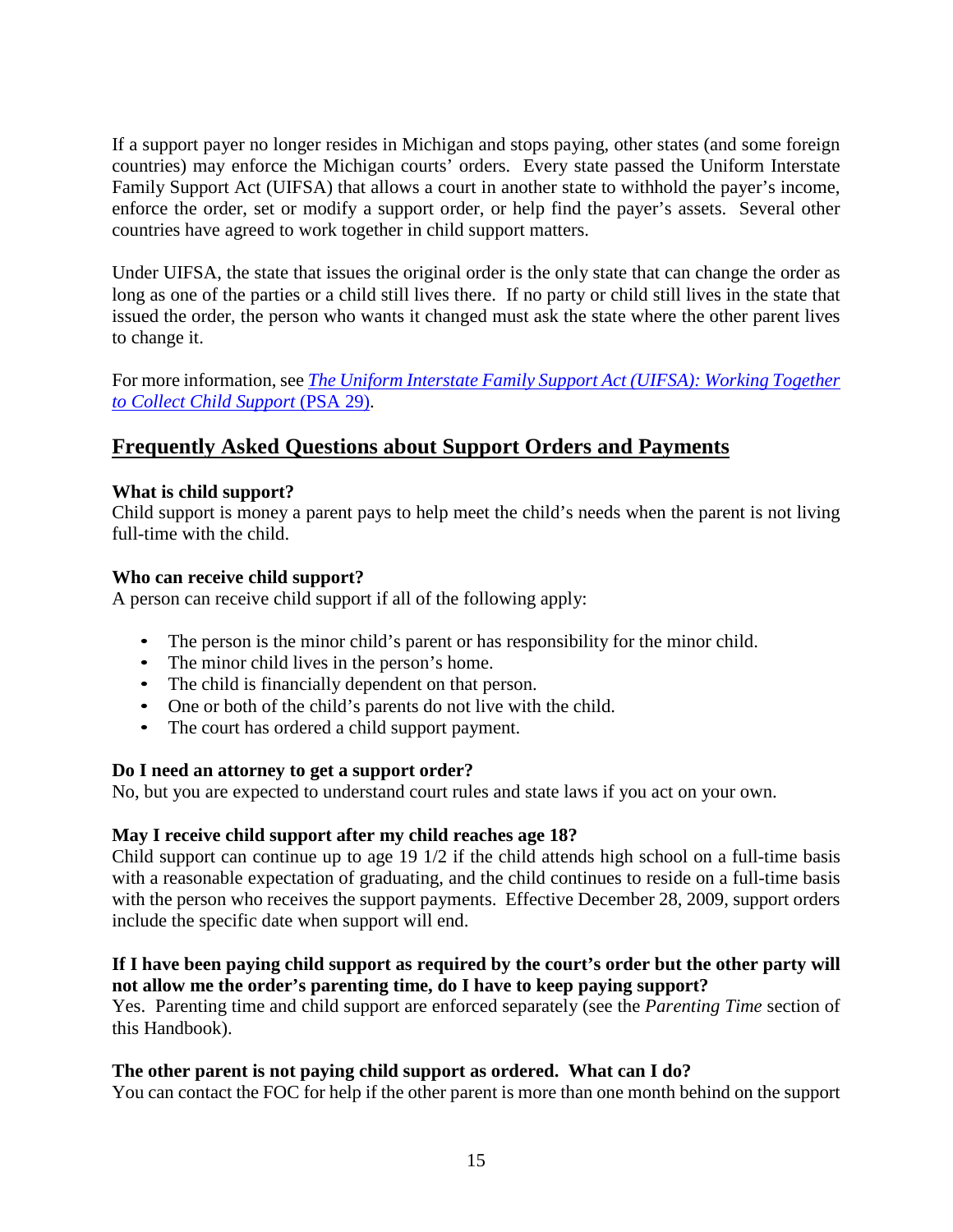payments. You can also hire an attorney.

#### **My court order says to pay support through the Michigan State Disbursement Unit (MiSDU). May I pay the other parent directly?**

No. A payer who pays the other party directly will not receive credit for the payments.

#### **Will the FOC make sure that child support money is spent on the children?**

No. The law does not let the FOC investigate how support payees spend child support; however, the court may change custody if you can show that the other party neglected the children.

#### **Will the court modify the child support order if the payer is in jail or prison?**

The FOC is required to review the order within 14 days of receiving notice that a parent has been incarcerated or released from incarceration, and recommend any necessary support changes.

#### **My license was suspended. How can I have it reinstated?**

If you comply with the court's orders (which may include paying off arrearages or setting up a payment plan), you must get a Compliance Certificate for License Reinstatement from the FOC and pay a \$45.00 fee to the clerk of court.

#### **Who do I contact for more information?**

For general child support information, you can visit the [Michigan Child Support](https://www.michigan.gov/MDHHS/0,5885,7-339-73971_5528---,00.html) website. If you have questions regarding paternity, you can contact your local prosecuting attorney's office. If you have questions about your case, you can contact your local FOC office. If you have judicial process questions, you can contact The State Court Administrative Office, Friend of the Court Bureau, at 1-517-373-5975 or [focb-info@courts.mi.gov.](mailto:focb-info@courts.mi.gov)

# **THE FEDERAL IV-D CHILD SUPPORT PROGRAM**

Title Four, Part D (IV-D) of the Social Security Act establishes the federal child support program and sets requirements all states must meet to receive federal funding to find missing parents and their assets and to help establish paternity and child support. The IV-D program provides funding to help parents change orders when appropriate; enforces child support and orders; works with other states to enforce support; and collects and processes child support payments.

#### **Applying for IV-D Child Support Services.**

Persons who want to establish paternity or support, or collect child support, may apply for IV-D child support services. To get an application or learn more about the application process, you may (1) call the Office of Child Support at 1-866-540-0008; (2) visit a local MDHHS office, prosecuting attorney's office, or FOC office; or (3) [apply online.](https://micase.state.mi.us/micaseapp/public/home.html?execution=e1s1)

All IV-D applicants are entitled to receive *[Understanding Child Support:](https://www.michigan.gov/documents/dhs/DHS-PUB-748_209001_7.pdf) A Handbook for Parents.* You can contact your local FOC or MDHHS office for a paper copy.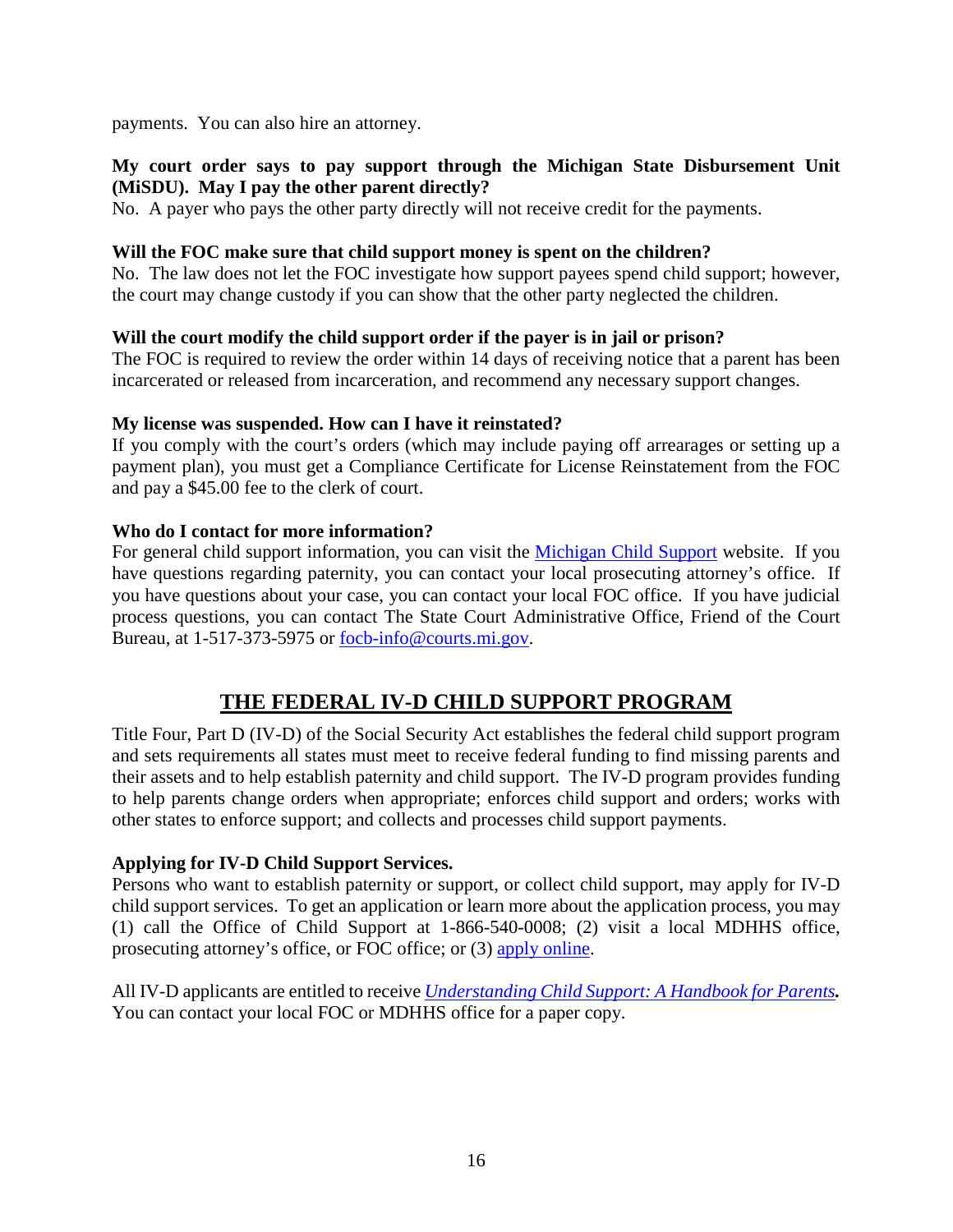# **MISCELLANEOUS QUESTIONS and ANSWERS**

# <span id="page-19-1"></span><span id="page-19-0"></span>**Change of Domicile/Change of Legal Residence**

#### **How do I get the court's approval to change the children's residence?**

If you have joint legal custody with the other parent, do not already live 100 miles from the other parent, and wish to relocate over 100 miles away, you may sign an agreement with the other parent to change residence. The agreement must be in the form of an order, and submitted to the court for approval and signature. If you and the other parent cannot agree, you may:

- Use the FOC's ADR services; or
- File a motion that asks the court to enter an order approving the change.

Whether you have joint or sole custody, notifying the FOC that you intend to move the children (or *filing* a motion requesting the court's approval) does **not** automatically allow you to move your children. You must obtain a court order approving the move.

# <span id="page-19-2"></span>**Enforcement of Judge's Oral Ruling**

**Why won't the FOC enforce what the judge said in court, even if it's not in the written order?** The FOC can enforce only what is in a written order. If you think a written order does not say what the judge said in court, first speak to the person who prepared the order and request a change. If necessary, you can file a motion that asks the court to correct the order.

# <span id="page-19-3"></span>**Property Settlement**

**Can the FOC enforce my divorce judgment's property settlement provisions?** No. The FOC has no authority to enforce the court's property division order.

# <span id="page-19-4"></span>**Access to Friend of the Court Records**

#### **May I review my FOC file?**

Parties and their attorneys can see most information in the FOC file. There are exceptions for certain confidential documents. *See* MCR 3.218. The FOC may charge a reasonable fee for copying records.

If the FOC office will not let you see its file, you may file a motion asking the court to allow you to see the file. *See* MCR 3.218(G).

#### **May other persons see my FOC file?**

An FOC file is not public information. However, MCR 3.218(B)-(F) allows certain individuals or agencies access to FOC files.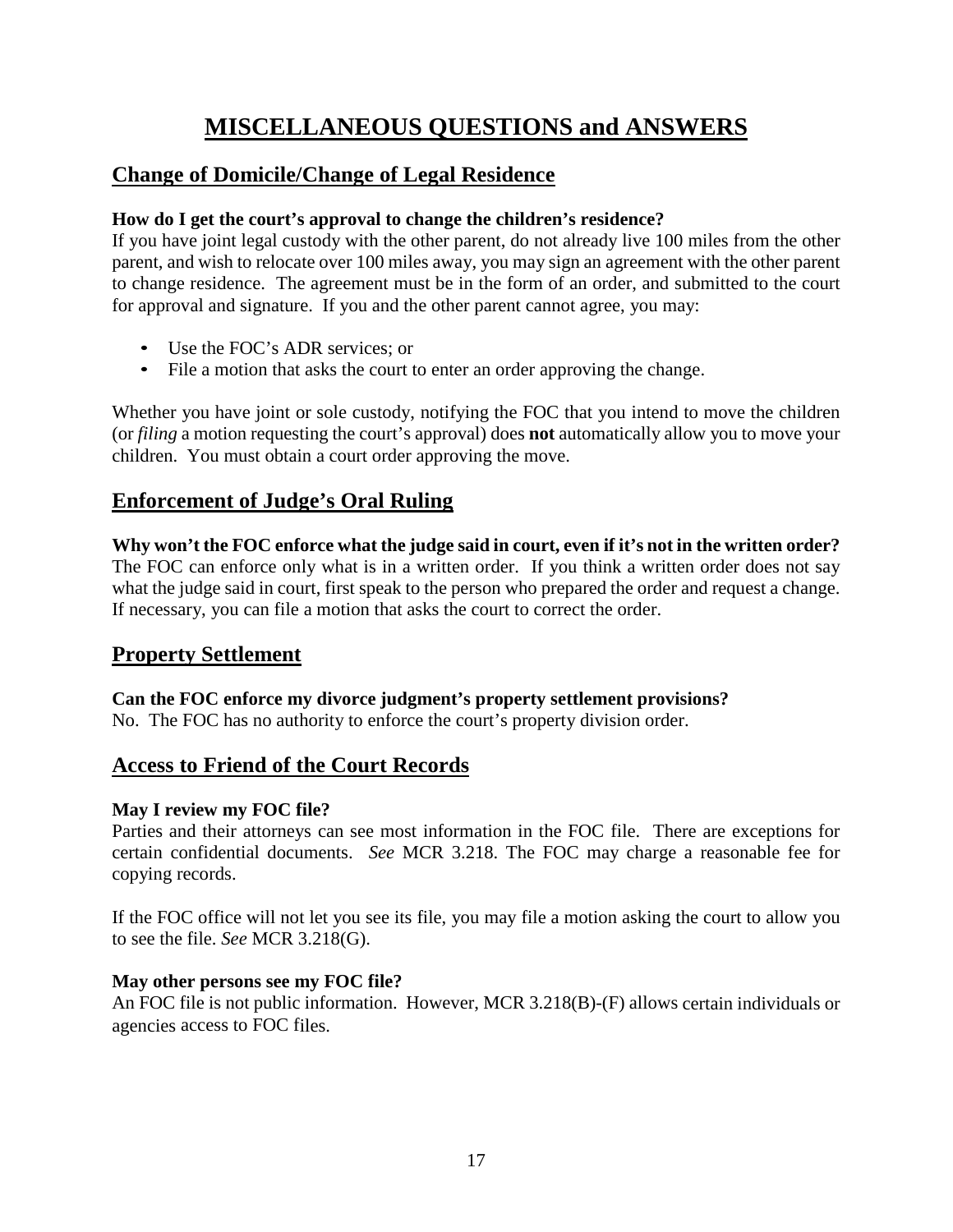# <span id="page-20-0"></span>**Access to Other Records**

#### **May I see my child's school, medical, and other records if my child lives with the other parent?**

Michigan law gives both parents the right to see certain records including medical, dental, school, and day care records. Both parents are entitled to receive advance notice of meetings that concern their child's education; however, the FOC cannot enforce that law. You may wish to consult an attorney if you are denied any of those rights.

## <span id="page-20-1"></span>**Adoptions, Marriages, and Military Enlistments Impact on Child Support**

#### **What happens to my child support order if my child is adopted, marries, or enters the military service?**

When any of these occur, the court can stop child support. You should provide copies of adoption orders, marriage records, or military service records to the court, and pay any overdue support.

### <span id="page-20-2"></span>**Parent Locator**

#### **Will the FOC help locate a missing parent?**

Yes. The state and federal governments have a "parent locator service" to locate a parent for any of the following purposes:

- To collect child support;
- To obtain or enforce a child custody or parenting time order;
- To prohibit the unlawful taking or restraint of a child.

### <span id="page-20-3"></span>**Paternity Establishment**

#### **How do I establish my child's paternity (father)?**

If the child's parents are married, the court assumes the mother's husband is the father. If the child's parents are not married, a father may establish his paternity by signing an Acknowledgement of Parentage or by filing for an Order of Filiation. If the mother or father applies for public assistance, MDHHS and the prosecuting attorney's office work together to establish paternity. For more information regarding paternity establishment, see the Self Help Center's [Paternity](https://courts.michigan.gov/Self-help/center/casetype/Pages/Paternity.aspx) webpage.

#### <span id="page-20-4"></span>**Complaints about Attorneys, Judges, or the Friend of the Court**

#### **How do I file a complaint about the FOC?**

The Friend of the Court Act has a grievance process for parties to express concerns about an FOC office's operations or employees. A grievance cannot change the FOC's recommendation, a referee's recommendation, or a judge's decision.

There are two ways to file a grievance:

• A party may file a grievance about the FOC office's operations or employees with the local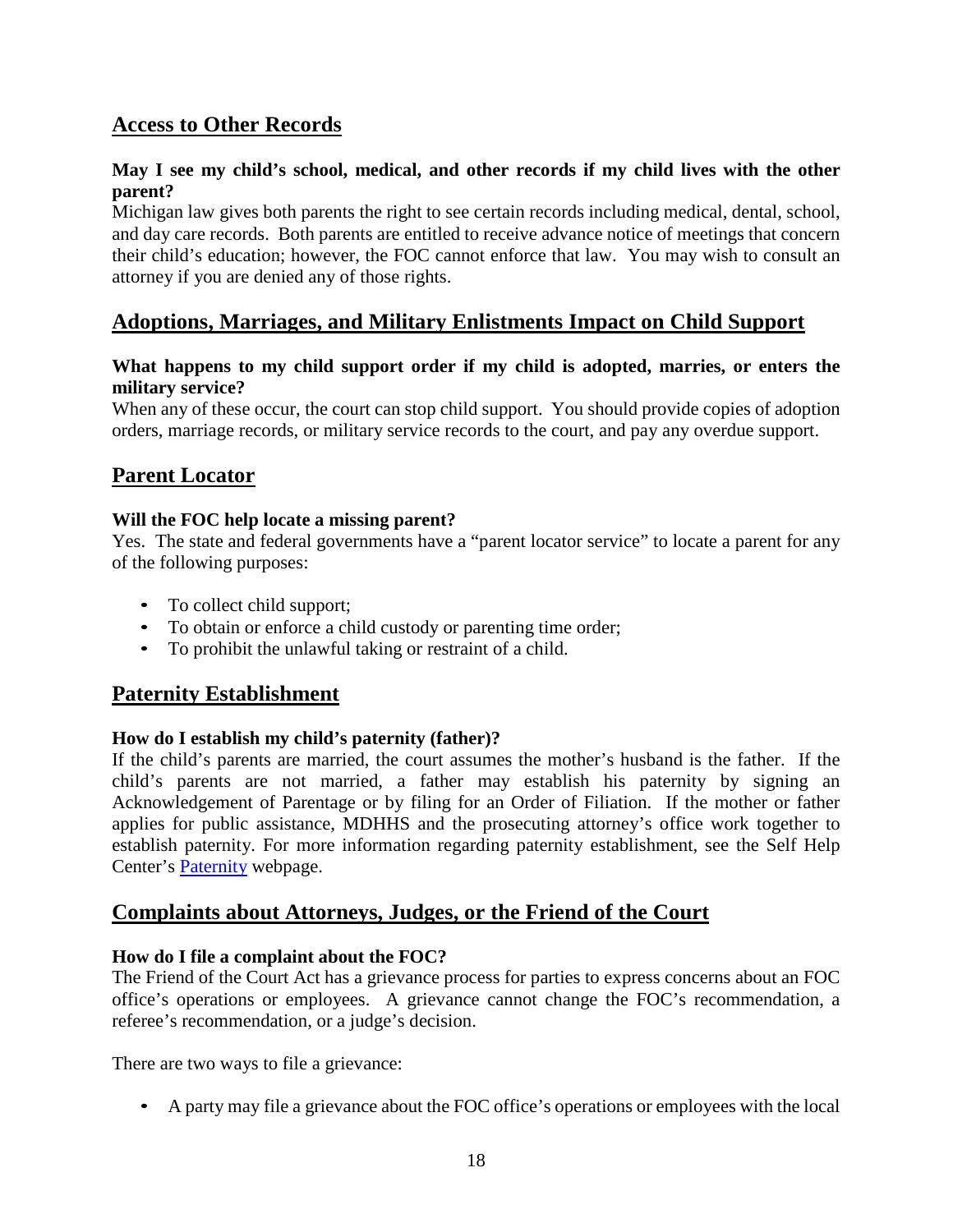FOC office by writing a letter, using the heading "Grievance" or using a grievance form from the local FOC office or the [Friend of the Court Grievance \(FOC 1a\).](https://courts.michigan.gov/Administration/SCAO/Forms/courtforms/foc1a.pdf) Within 30 days, the FOC must investigate the grievance and respond in writing or explain why a response cannot be provided within that time. If a party is not satisfied with the FOC's response, the party may file the same grievance with the chief circuit court judge.

• A party may file a grievance about office operations (but not FOC employees) with a Citizen Advisory Committee (CAC). Each county may appoint a CAC. Because the committee's role is advisory, the meeting will be closed to the public. After the committee or subcommittee meets, it reports its findings to the chief judge and the county board of commissioners. To find out if your county has an active CAC, please contact your local FOC.

#### **How do I report misconduct of a judge or referee?**

The Judicial Tenure Commission (JTC) reviews allegations of judge or referee misconduct. The JTC Commission can recommend that the Michigan Supreme Court discipline a judge or referee who has acted unethically. However, the JTC cannot change a court order or a referee's recommendation. To change a court's decision, a party must either seek rehearing by the same court or file an appeal.

If you wish to file a complaint about misconduct by a judge or referee, contact:

Judicial Tenure Commission Cadillac Place, Ste 8-450 3034 W. Grand Blvd. Detroit, Michigan 48202 1-313-875-5110 [www.jtc.courts.mi.gov](http://jtc.courts.mi.gov/)

#### **How do I file a complaint about an attorney?**

The Attorney Grievance Commission investigates attorney misconduct. To file a complaint against your attorney (called a "request for investigation"), contact:

> Attorney Grievance Commission Buhl Building 535 Griswold, Suite 1700 Detroit, MI 48226 1-313-961-6585 [www.agcmi.org](http://www.agcmi.org/)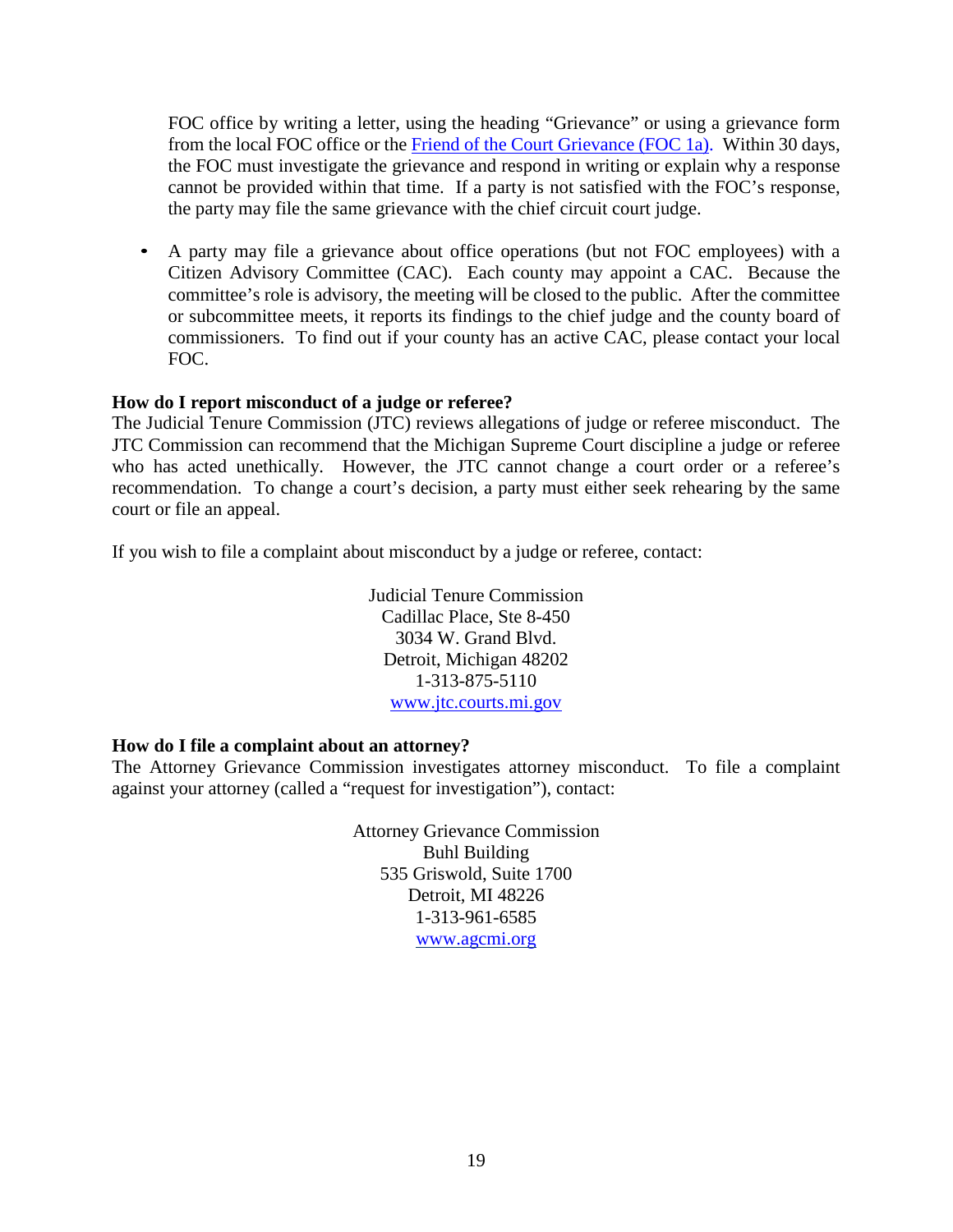# **GLOSSARY OF FREQUENTLY USED TERMS**

<span id="page-22-0"></span>**Arrearage** – The total amount of support payments that are overdue.

**Bench Warrant** – A court order to arrest a person and bring that person before the court.

**Child Support** – The court-ordered payment of money for a child. Support may include medical, dental, and other health care expenses, child care expenses, and educational expenses. Child support can include child care expenses when the child is less than 12 years old.

**Contempt of Court** – Failure to do what the court orders without a reasonable cause.

**Disbursement** – Paying out of collected child support funds.

**Domestic Relations Action** – Divorce, paternity, custody, parenting time, or support cases.

**Evidence** – Includes such things as the testimony of a witness, documents, or other items presented to a court to prove a fact.

**Additional (Extraordinary) Health Care Expenses** – The support recipient's out-of-pocket expenses that exceed the children's ordered annual ordinary medical expense amount and any uninsured medical expense paid by the support payer.

**Michigan Department of Health and Human Services (MDHHS)** – The state agency that provides public assistance to families and Child Protective Services.

**Friend of the Court** – In this handbook, "friend of the court" means the office that assists the circuit court's family division. The office investigates, makes recommendations, and helps enforce court orders that affect minor children. "Friend of the Court" also is the formal title of the person in charge of that office.

**Motion** – A formal written request that a court take a specified action. A motion is sometimes called a "petition."

**Paternity** – Fatherhood; a legal father for a child.

**Payee** – The person or agency entitled to receive support payments (also known as "recipient").

**Payer** – The person who must pay support (also known as the "obligor").

**Public Assistance** – Cash assistance (FIP) provided under the social welfare act, medical assistance, child daycare (CDC), food assistance (FAP) to a parent, or if foster care is or was provided to a child who is the subject of the case.

**Residence** – The permanent home to which a person, even when temporarily living elsewhere, always intends to return.